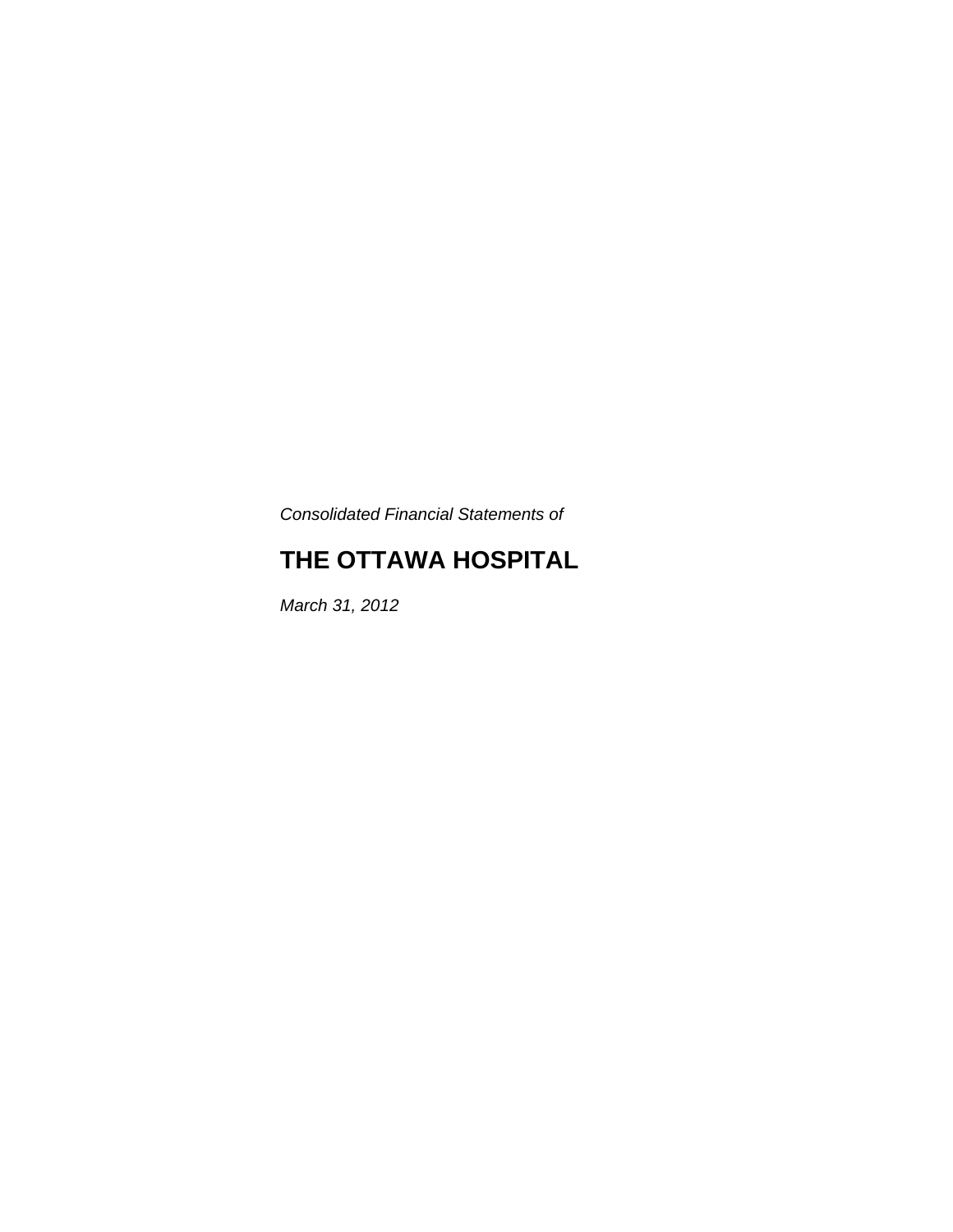

Deloitte & Touche LLP 800 - 100 Queen Street Ottawa ON K1P 5T8 Canada

Tel: (613) 236–2442 Fax: (613) 236–2195 www.deloitte.ca

# **Independent Auditor's Report**

To the Board of Governors of The Ottawa Hospital and the Ministry of Health and Long-Term Care of Ontario

We have audited the accompanying consolidated financial statements of The Ottawa Hospital (the "Hospital"), which comprise the consolidated statement of financial position as at March 31, 2012 and the consolidated statements of operations, changes in net assets and cash flows for the year then ended and a summary of significant accounting policies and other explanatory information.

# *Management's Responsibility for the Consolidated Financial Statements*

Management is responsible for the preparation and fair presentation of these consolidated financial statements in accordance with Canadian generally accepted accounting principles, and for such internal control as management determines is necessary to enable the preparation of consolidated financial statements that are free from material misstatement, whether due to fraud or error.

#### *Auditor's Responsibility*

Our responsibility is to express an opinion on these consolidated financial statements based on our audit. We conducted our audit in accordance with Canadian generally accepted auditing standards. Those standards require that we comply with ethical requirements and plan and perform the audit to obtain reasonable assurance about whether the consolidated financial statements are free from material misstatement.

An audit involves performing procedures to obtain audit evidence about the amounts and disclosures in the consolidated financial statements. The procedures selected depend on the auditor's judgment, including the assessment of the risks of material misstatement of the consolidated financial statements, whether due to fraud or error. In making those risk assessments, the auditor considers internal control relevant to the entity's preparation and fair presentation of the consolidated financial statements in order to design audit procedures that are appropriate in the circumstances, but not for the purpose of expressing an opinion on the effectiveness of the entity's internal control. An audit also includes evaluating the appropriateness of accounting policies used and the reasonableness of accounting estimates made by management, as well as evaluating the overall presentation of the consolidated financial statements.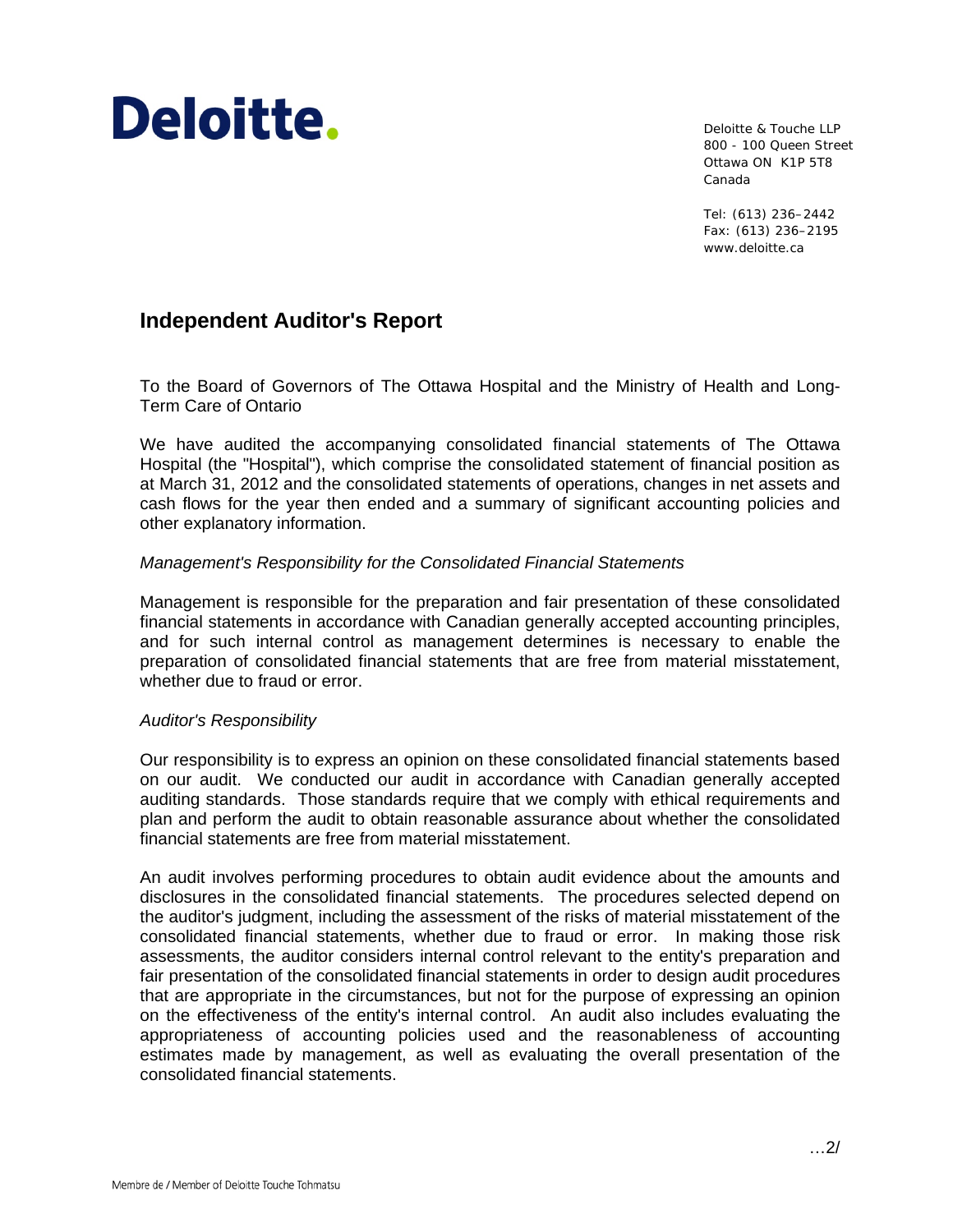# **Independent Auditor's Report (Continued)**

# *Auditor's Responsibility (Continued)*

We believe that the audit evidence we have obtained is sufficient and appropriate to provide a basis for our audit opinion.

# *Opinion*

In our opinion, the consolidated financial statements present fairly, in all material respects, the financial position of the Hospital as at March 31, 2012, and the results of its operations and its cash flows for the year then ended in accordance with Canadian generally accepted accounting principles.

# *Other Matter*

The consolidated financial statements as at March 31, 2011 and for the year then ended were audited by other auditors whose report dated June 22 2011, expressed an unmodified opinion on those statements.

Deloitte stouch LLP

Chartered Accountants Licensed Public Accountants

June 6, 2012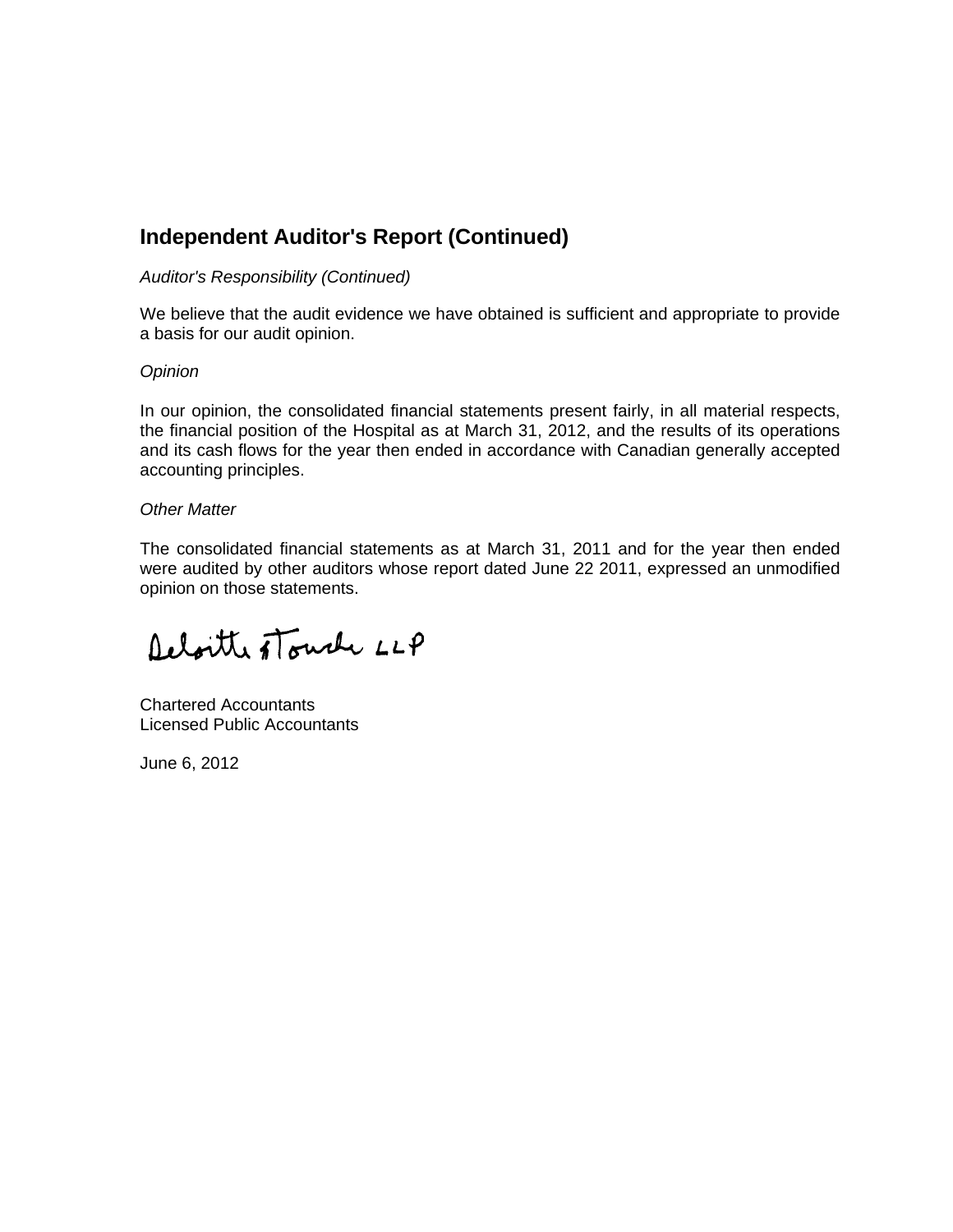# **THE OTTAWA HOSPITAL Consolidated Financial Statements March 31, 2012 (in thousands of dollars)**

|                                                        | PAGE   |
|--------------------------------------------------------|--------|
| <b>Consolidated Statement of Financial Position</b>    |        |
| <b>Consolidated Statement of Operations</b>            | 2      |
| <b>Consolidated Statement of Changes in Net Assets</b> | 3      |
| <b>Consolidated Statement of Cash Flows</b>            | 4      |
| Notes to the Consolidated Financial Statements         | 5 - 24 |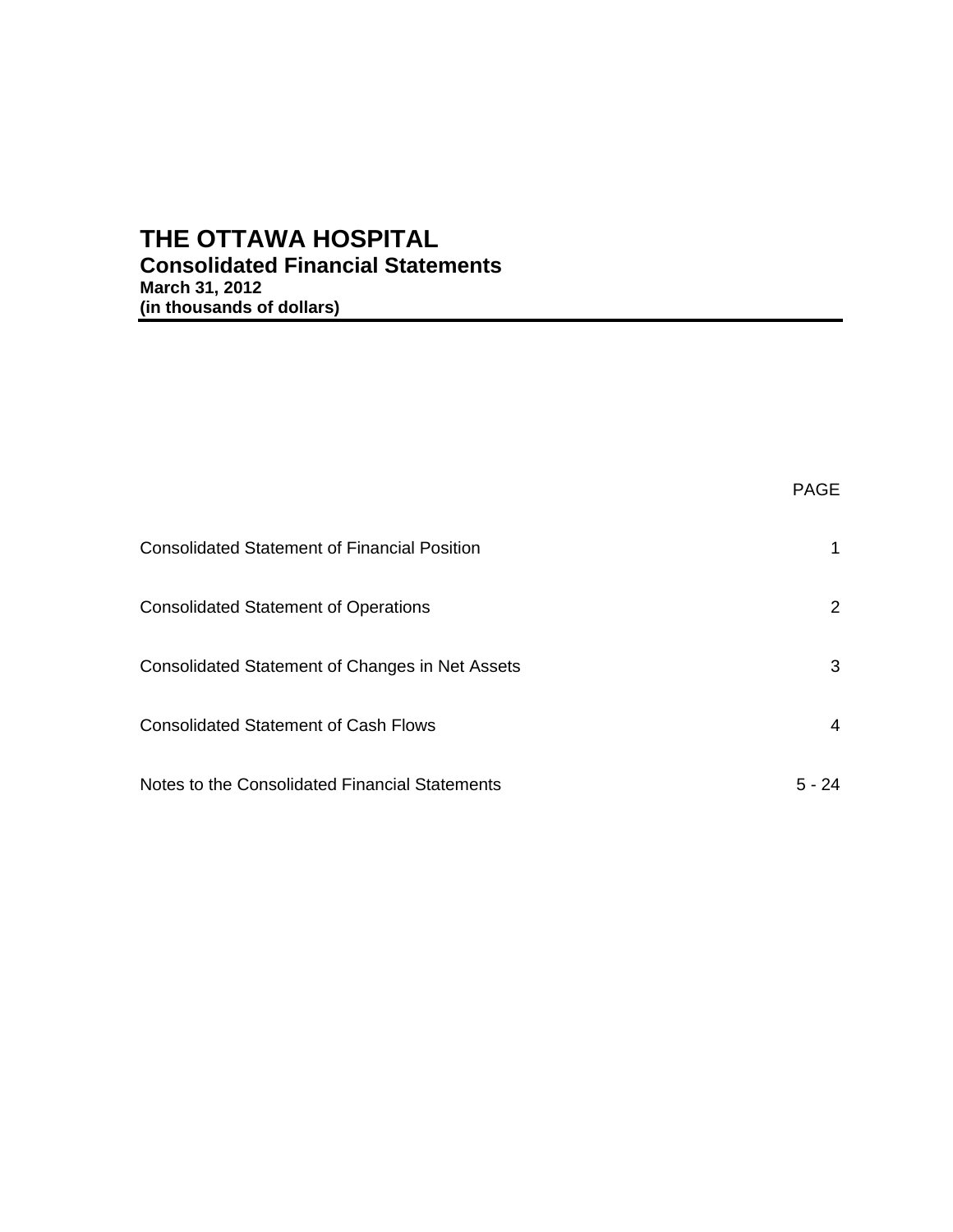# **THE OTTAWA HOSPITAL Consolidated Statement of Financial Position**

# **as at March 31, 2012**

|                                                                                                                                                   | 2012                                     | 2011                                     |
|---------------------------------------------------------------------------------------------------------------------------------------------------|------------------------------------------|------------------------------------------|
| <b>CURRENT ASSETS</b>                                                                                                                             |                                          |                                          |
| Short-term investments<br>Accounts receivable (Note 3)<br>Inventories<br>Prepaid expenses                                                         | \$<br>1,010<br>56,315<br>12,437<br>5,627 | \$<br>1,255<br>60,847<br>12,114<br>6,115 |
|                                                                                                                                                   | 75,389                                   | 80,331                                   |
| CAPITAL GRANTS RECEIVABLE (Note 3)<br>INVESTMENTS HELD FOR CAPITAL PURCHASES (Note 11)<br>CAPITAL ASSETS (Note 4)<br>FUNDS HELD IN TRUST (Note 9) | 24.765<br>74,335<br>642,877<br>32,749    | 28.129<br>71,425<br>622,497<br>33,472    |
|                                                                                                                                                   | \$<br>850,115                            | \$<br>835,854                            |
| <b>CURRENT LIABILITIES</b>                                                                                                                        |                                          |                                          |
| Bank indebtedness (Note 5)<br>Accounts payable and accrued liabilities<br>Payable to The Ottawa Hospital Residence                                | \$<br>11,919<br>255,633                  | \$<br>43,818<br>232,297                  |
| Corporation (Note 14)<br>Current portion of long-term debt (Note 7)<br>Current portion of obligation under capital lease (Note 8)                 | 4,565<br>1,520<br>53                     | 4,212<br>1,408<br>112                    |
|                                                                                                                                                   | 273,690                                  | 281,847                                  |
| <b>EMPLOYEE FUTURE BENEFITS (Note 6)</b><br>LONG-TERM DEBT (Note 7)<br><b>OBLIGATION UNDER CAPITAL LEASE (Note 8)</b>                             | 34,139<br>8,825                          | 26,318<br>9,060<br>53                    |
| DEFERRED CONTRIBUTIONS RELATED TO CAPITAL ASSETS (Note 9)<br>DEFERRED CONTRIBUTIONS RELATED TO                                                    | 440,976                                  | 430,454                                  |
| FUNDS HELD IN TRUST (Note 9)                                                                                                                      | 32,749                                   | 33,472                                   |
|                                                                                                                                                   | 790,379                                  | 781,204                                  |
| COMMITMENTS, CONTINGENCIES AND GUARANTEES (Note 16)                                                                                               |                                          |                                          |
| NET ASSETS (DEFICIENCY)                                                                                                                           |                                          |                                          |
| Invested in capital assets (Note 11)<br>Unrestricted deficiency                                                                                   | 230,129<br>(170, 393)                    | 214,256<br>(159, 606)                    |
|                                                                                                                                                   | 59,736                                   | 54,650                                   |
|                                                                                                                                                   | \$<br>850,115                            | \$<br>835,854                            |

# APPROVED BY THE BOARD

Carole Wrkman Chairman

President and CEO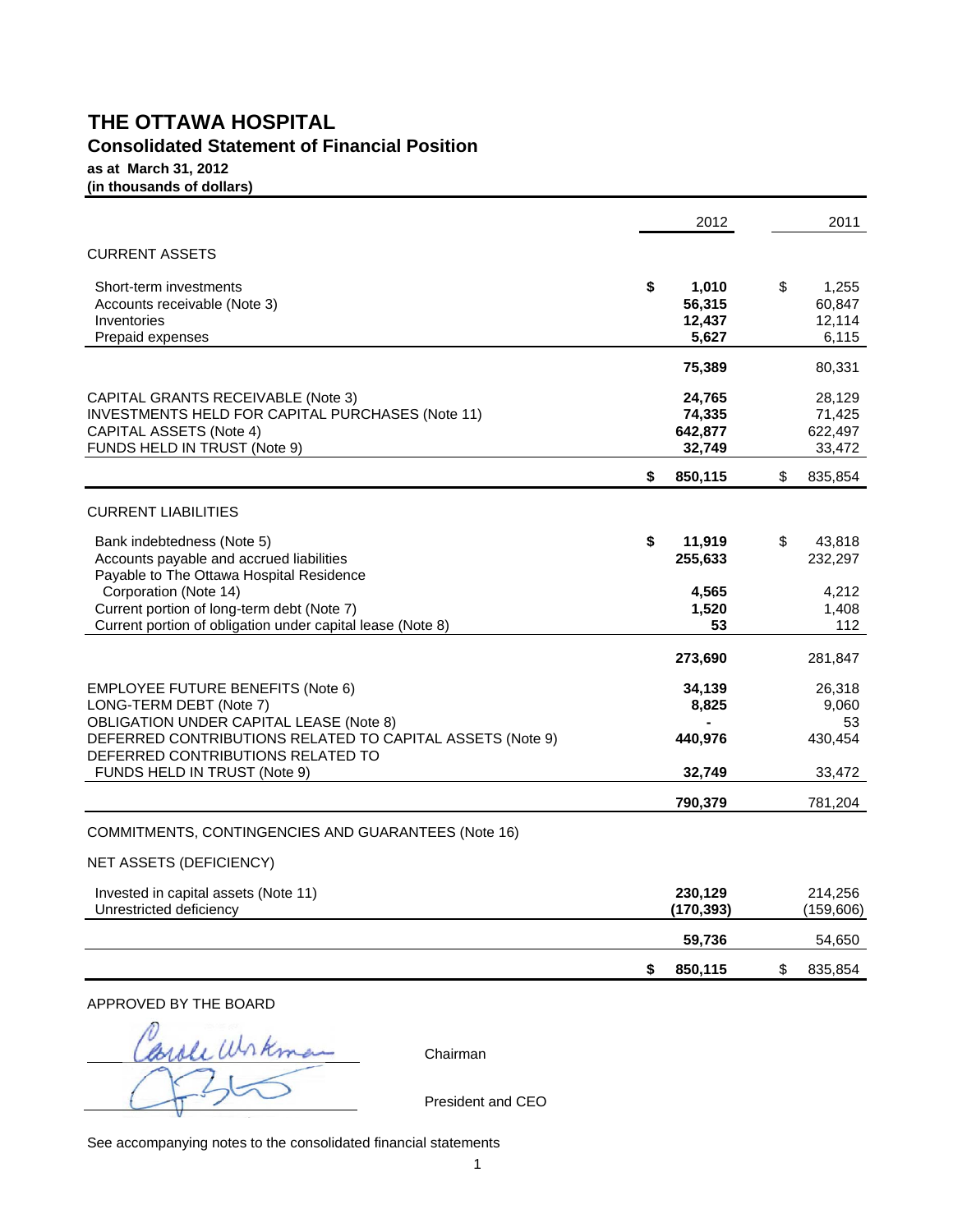# **THE OTTAWA HOSPITAL**

# **Consolidated Statement of Operations**

**year ended March 31, 2012**

**(in thousands of dollars)**

|                                                 | 2012          | 2011          |
|-------------------------------------------------|---------------|---------------|
| Revenue                                         |               |               |
| Patient care:                                   |               |               |
| Ministry of Health and Long-Term Care           | \$<br>975,854 | \$<br>927,111 |
| Other                                           | 139,368       | 148,060       |
| Recoveries and other                            | 51,155        | 52,561        |
| Other funding                                   | 12,487        | 13,765        |
| <b>Marketed services</b>                        | 8,300         | 8,311         |
| Investment                                      | 441           | 289           |
| Amortization of deferred contributions          |               |               |
| related to equipment (Note 9)                   | 7,094         | 7,137         |
|                                                 | 1,194,699     | 1,157,234     |
| <b>Expenses</b>                                 |               |               |
| Salaries and wages                              | 606,694       | 586,517       |
| <b>Employee benefits</b>                        | 155,806       | 144,242       |
| Supplies and other                              | 151,876       | 155,351       |
| Medical and surgical                            | 95,071        | 88,324        |
| Medical staff remuneration                      | 87,198        | 80,006        |
| Drugs                                           | 58,910        | 60,598        |
| Interest                                        | 629           | 751           |
| Amortization of equipment                       | 36,378        | 33,321        |
|                                                 | 1,192,562     | 1,149,110     |
|                                                 |               |               |
| Excess of revenue over expenses before          |               |               |
| the undernoted items                            | 2,137         | 8,124         |
| Parking revenues                                | 16,650        | 15,247        |
| Parking expenses                                | (4, 330)      | (4,265)       |
| Amortization of deferred contributions          |               |               |
| related to buildings (Note 9)                   | 15,455        | 14,170        |
| Amortization of buildings and land improvements | (24,826)      | (22, 166)     |
| EXCESS OF REVENUE OVER EXPENSES                 | 5,086<br>\$   | 11,110<br>\$  |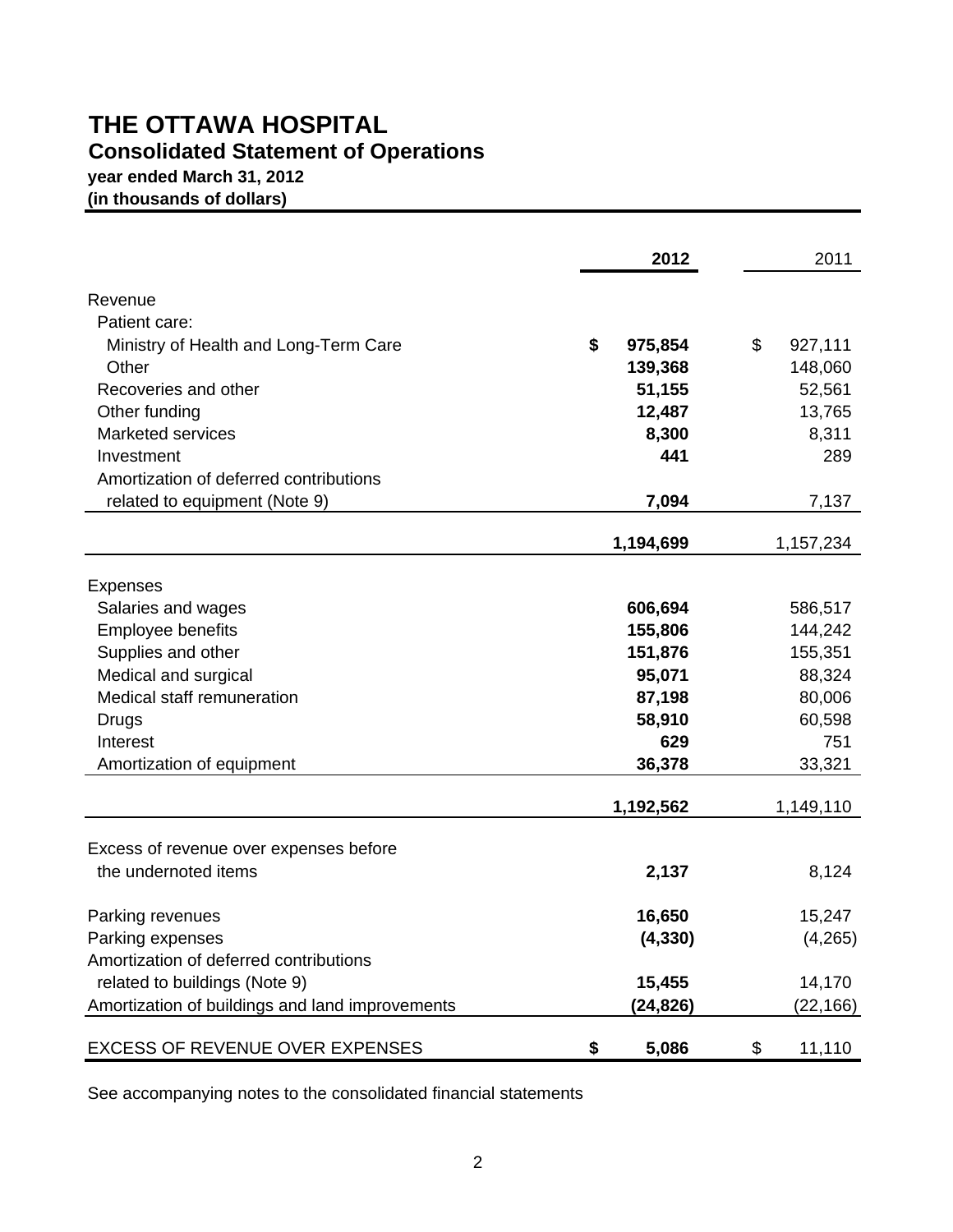# **THE OTTAWA HOSPITAL Consolidated Statement of Changes in Net Assets**

**year ended March 31, 2012 (in thousands of dollars)**

|                                 | Invested in<br>Capital<br>Assets<br>(Note 8) | Unrestricted     | 2012        | 2011          |
|---------------------------------|----------------------------------------------|------------------|-------------|---------------|
| <b>BALANCE, BEGINNING</b>       |                                              |                  |             |               |
| OF YEAR                         | \$214,256                                    | \$(159,606)      | \$54,650    | \$43,540      |
| Excess of revenue over expenses | ٠                                            | 5,086            | 5,086       | 11,110        |
| Net change in investment in     |                                              |                  |             |               |
| capital assets (Note 11)        | 15,873                                       | (15, 873)        |             |               |
| <b>BALANCE, END OF YEAR</b>     | \$230,129                                    | (170, 393)<br>\$ | 59,736<br>S | \$.<br>54,650 |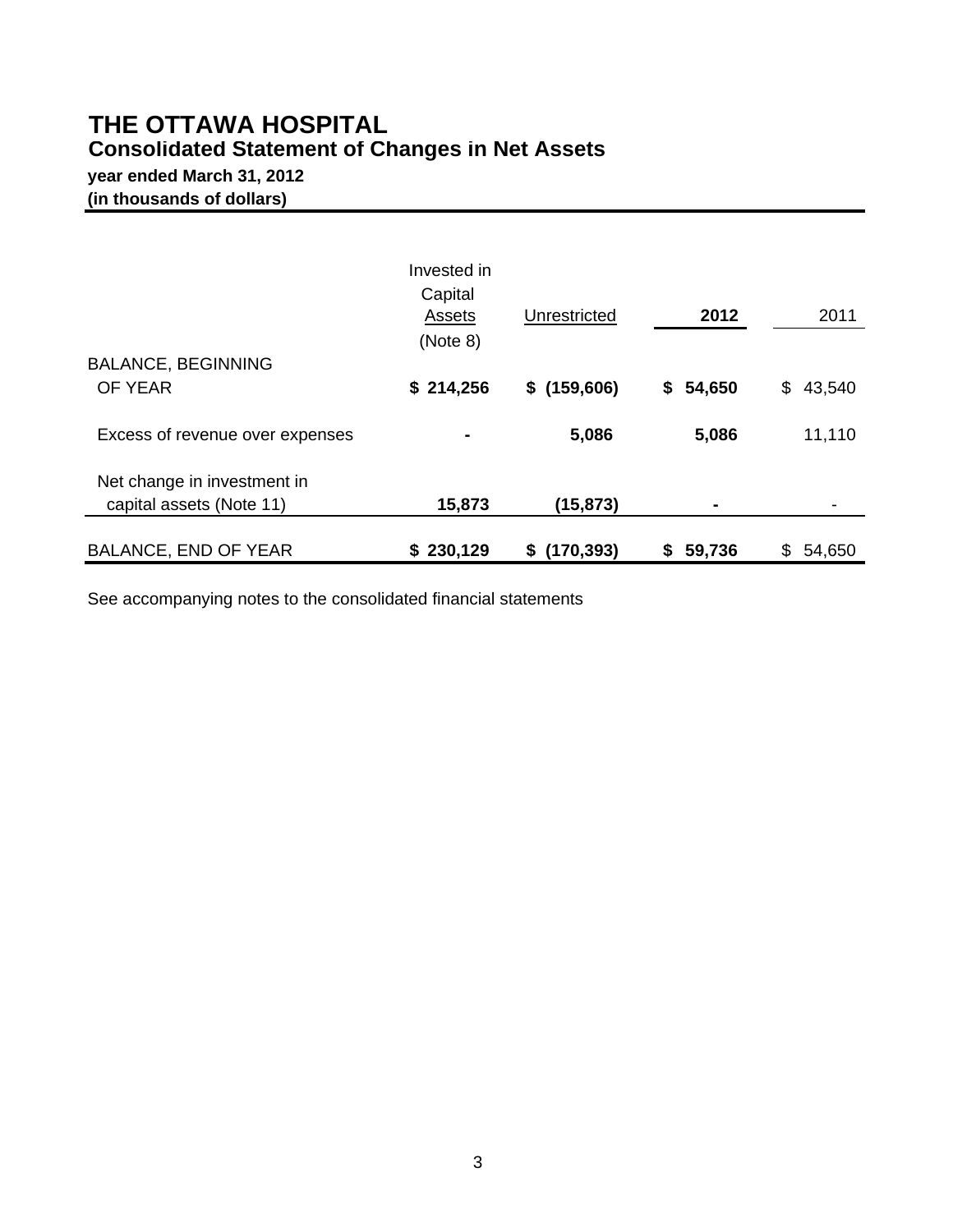# **THE OTTAWA HOSPITAL Consolidated Statement of Cash Flows**

**year ended March 31, 2012 (in thousands of dollars)**

|                                                                                 | 2012            | 2011            |
|---------------------------------------------------------------------------------|-----------------|-----------------|
| OPERATING ACTIVITIES                                                            |                 |                 |
| Excess of revenue over expenses                                                 | \$<br>5,086     | \$<br>11,110    |
| Items not affecting cash<br>Amortization of capital assets                      | 61,204          | 55,487          |
| Amortization of deferred contributions                                          |                 |                 |
| related to capital assets                                                       | (22, 549)       | (21, 307)       |
| Loss on disposal of capital assets                                              |                 | 25              |
| Decrease in Royal Ottawa Health Care Group -                                    |                 |                 |
| vested benefits<br>Net increase in employee future benefits (Note 6)            | 7,821           | 325<br>3,691    |
|                                                                                 |                 |                 |
|                                                                                 | 51,562          | 49,331          |
| Changes in non-cash operating                                                   |                 |                 |
| working capital items (Note 15)                                                 | 28,278          | 11,807          |
|                                                                                 | 79,840          | 61,138          |
| <b>FINANCING ACTIVITIES</b>                                                     |                 |                 |
| Deferred contributions related to capital assets received                       | 33,071          | 57,526          |
| Repayment of long-term debt                                                     | (1,408)         | (1, 389)        |
| Amount funded by long-term debt                                                 | 1,285           |                 |
| Repayment of obligation under capital lease                                     | (112)           | (329)           |
| Increase (decrease) in deferred contributions<br>related to funds held in trust |                 |                 |
| Increase in payable to The Ottawa Hospital                                      | (723)           | 7,928           |
| <b>Residence Corporation</b>                                                    | 353             | 556             |
| Proceeds on disposal of capital assets                                          |                 | 10              |
|                                                                                 | 32,466          | 64,302          |
| <b>INVESTING ACTIVITIES</b>                                                     |                 |                 |
| Purchase of capital assets                                                      | (81, 584)       | (106, 725)      |
| Net decrease (increase) in capital grants receivable                            | 3,364           | (10, 375)       |
| Net decrease (increase) in funds held in trust                                  | 723             | (7,928)         |
| Net decrease (increase) in investments held for                                 |                 |                 |
| capital purchases                                                               | (2,910)         | 3,541           |
|                                                                                 | (80, 407)       | (121, 487)      |
| <b>NET CASH INFLOW</b>                                                          | 31,899          | 3,953           |
| BANK INDEBTEDNESS, BEGINNING OF YEAR                                            | (43, 818)       | (47, 771)       |
| BANK INDEBTEDNESS, END OF YEAR                                                  | \$<br>(11, 919) | \$<br>(43, 818) |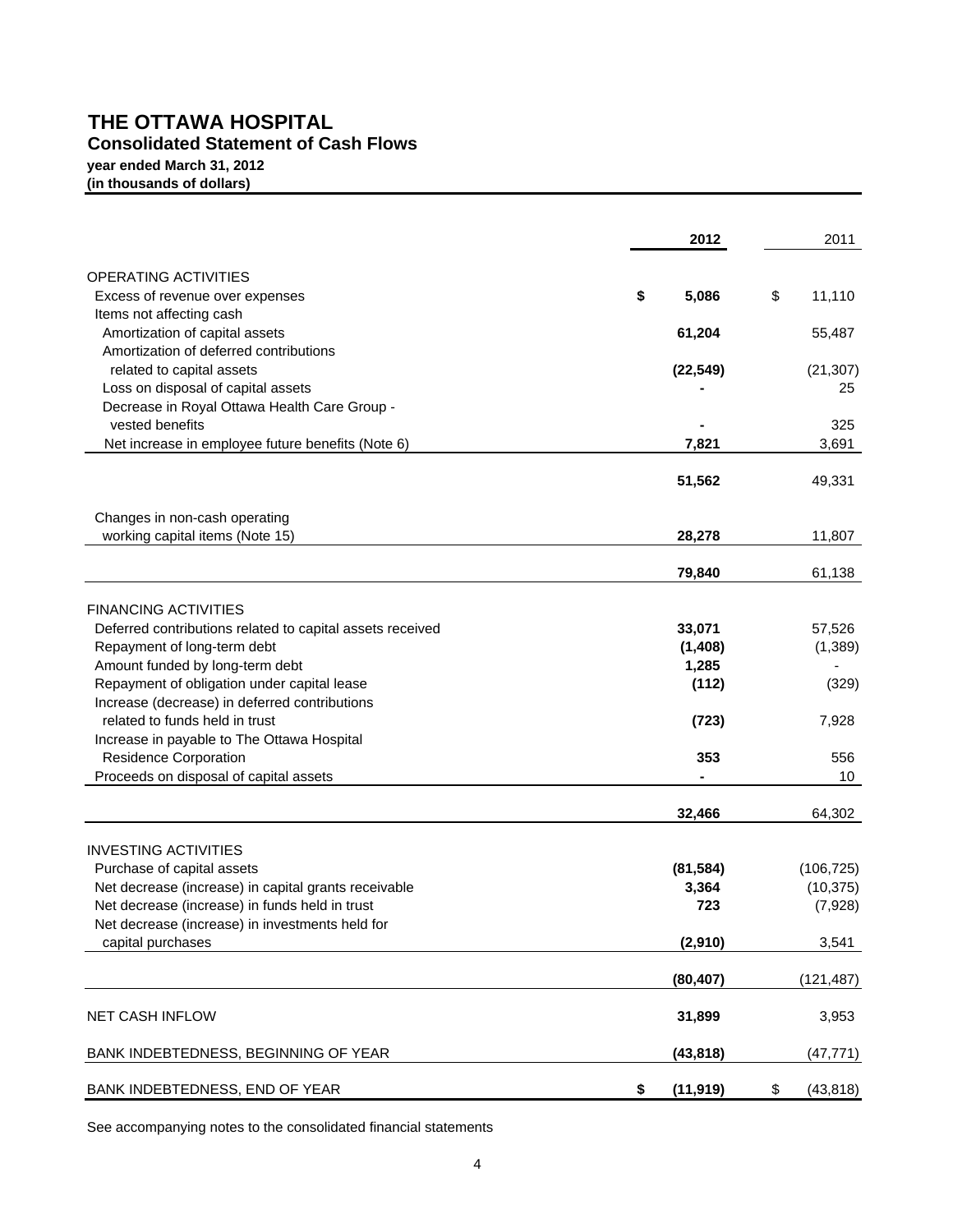# **1. DESCRIPTION OF THE ORGANIZATION**

 The Ottawa Hospital (the "Hospital") is an academic health sciences centre and is principally involved in providing health care services to the Champlain Local Health Integration Network. The Hospital is a registered charity under the Income Tax Act and accordingly is exempt from income taxes.

# **2. SIGNIFICANT ACCOUNTING POLICIES**

The consolidated financial statements have been prepared by management in accordance with Canadian generally accepted accounting.

#### *Future changes in accounting policies*

In December 2010, the Public Sector Accounting Board changed the accounting framework required to be followed by Government Not-For-Profit Organizations. Effective for fiscal years beginning on or after January 1, 2012, Government not-for-profit Organizations will be required to select from either (a) the CICA Public Sector Accounting Handbook, including Sections PS 4200 to PS 4270 or, alternatively, (b) the CICA Public Sector Accounting Handbook without Sections PS 4200 to PS 4270. Early adoption of these new standards is permitted. The Hospital plans to adopt the new accounting standards for Government Not-For-Profit Organizations, including Sections PS 4200 to 4270, for its fiscal year beginning on April 1, 2012. The Hospital is currently assessing the impact of these changes on its financial statements.

#### *Basis of presentation*

These consolidated financial statements reflect the assets, liabilities and operations of the Hospital. The Hospital consolidates the financial activities of controlled entities that provide clinical services.

These financial statements include the assets, liabilities and operations of the University of Ottawa Heart Institute, a controlled entity. The University of Ottawa Heart Institute provides cardiac services to the patients of the Hospital. The business relationship between the Hospital and the University of Ottawa Heart Institute is governed by a service agreement pursuant to which clinical and administrative support is provided at fair market value, and premises provided at no charge by the Hospital. The University of Ottawa Heart Institute is incorporated under the laws of Ontario and is a registered charity under the Income Tax Act and, accordingly, is exempt from income taxes.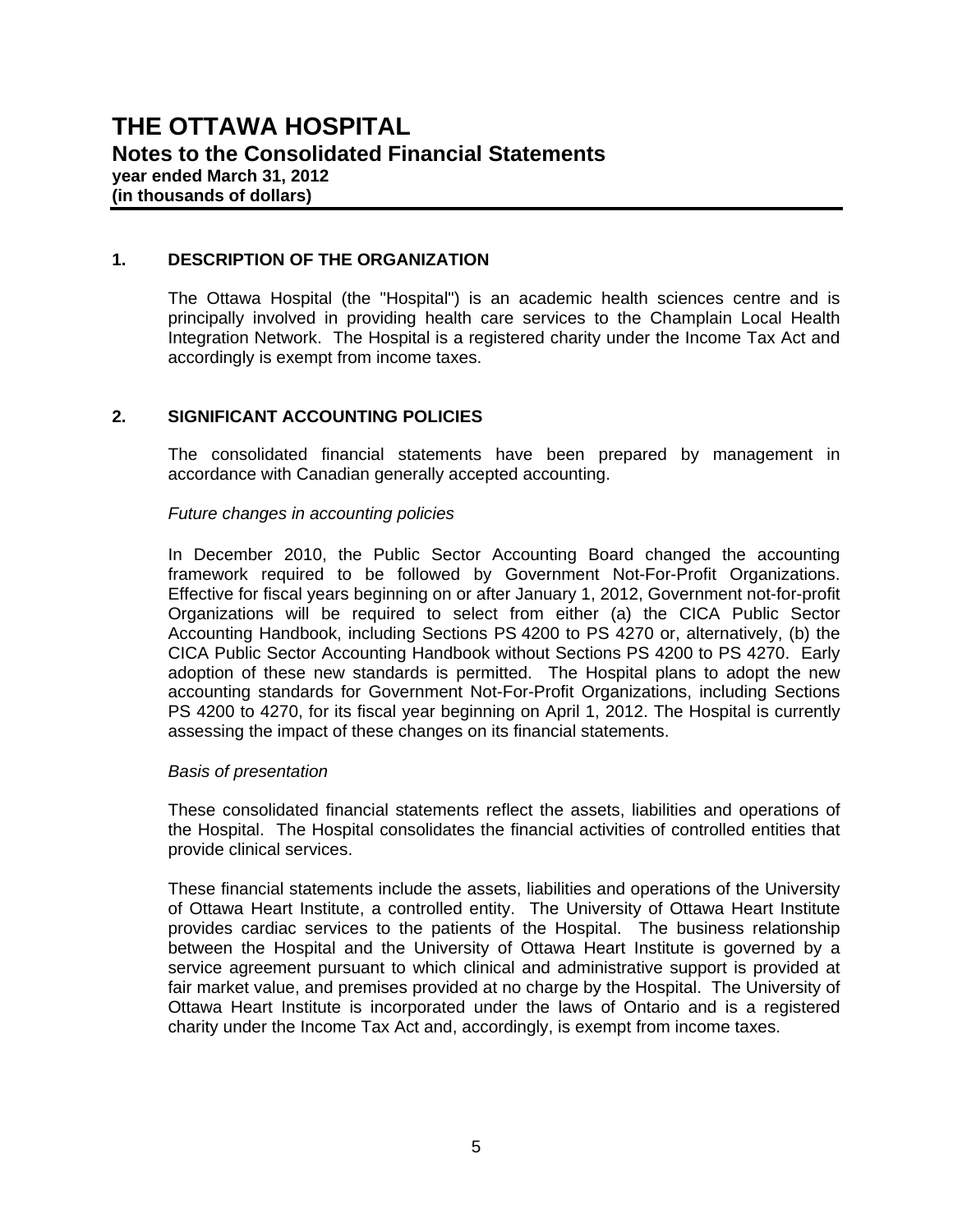# **2. SIGNIFICANT ACCOUNTING POLICIES (Continued)**

# *Basis of presentation (Continued)*

These financial statements do not include the assets, liabilities or operations of The Ottawa Hospital Residence Corporation, a controlled entity, nor the following entities where the Hospital has an economic interest including: The Ottawa Hospital Foundation, Ottawa Hospital Research Institute, its auxiliaries, Hospital Food Services - Ontario Inc., Ottawa Regional Hospital Linen Services Incorporated and Eastern Ontario Regional Laboratory Association Inc. The summarized financial information of The Ottawa Hospital Residence Corporation is disclosed in Note 14.

#### *Revenue recognition*

The Hospital follows the deferral method of accounting for contributions.

Under the Health Insurance Act and Regulations thereto, the Hospital is funded, primarily by the Province of Ontario, in accordance with budget arrangements established by the Ministry of Health and Long-Term Care of Ontario. Operating grants are recorded as revenue in the period to which they relate. Grants approved but not received at the end of an accounting period are accrued. Where a portion of a grant relates to a future period, it is deferred and recognized in that subsequent period.

The Hospital receives funding for operations for certain programs from the Ministry of Health and Long-Term Care of Ontario. The final amount of operating revenue recorded cannot be determined until the Ministry of Health and Long-Term Care of Ontario has reviewed the Hospital's financial and statistical returns for the year. Any adjustments arising from the Ministry of Health and Long-Term Care of Ontario review is recorded in the period in which the adjustment is made.

Unrestricted contributions are recognized as revenue when received or receivable if the amount to be received can be reasonably estimated and collection is reasonably assured.

Externally restricted contributions are recognized as revenue when the conditions for the restriction have been met. Contributions restricted for the purchase of capital assets are deferred and amortized into revenue on a straight-line basis, at a rate corresponding with the amortization rate for the related capital assets.

Revenue from the Provincial Insurance Plan and marketed services is recognized when the goods are sold or the service is provided.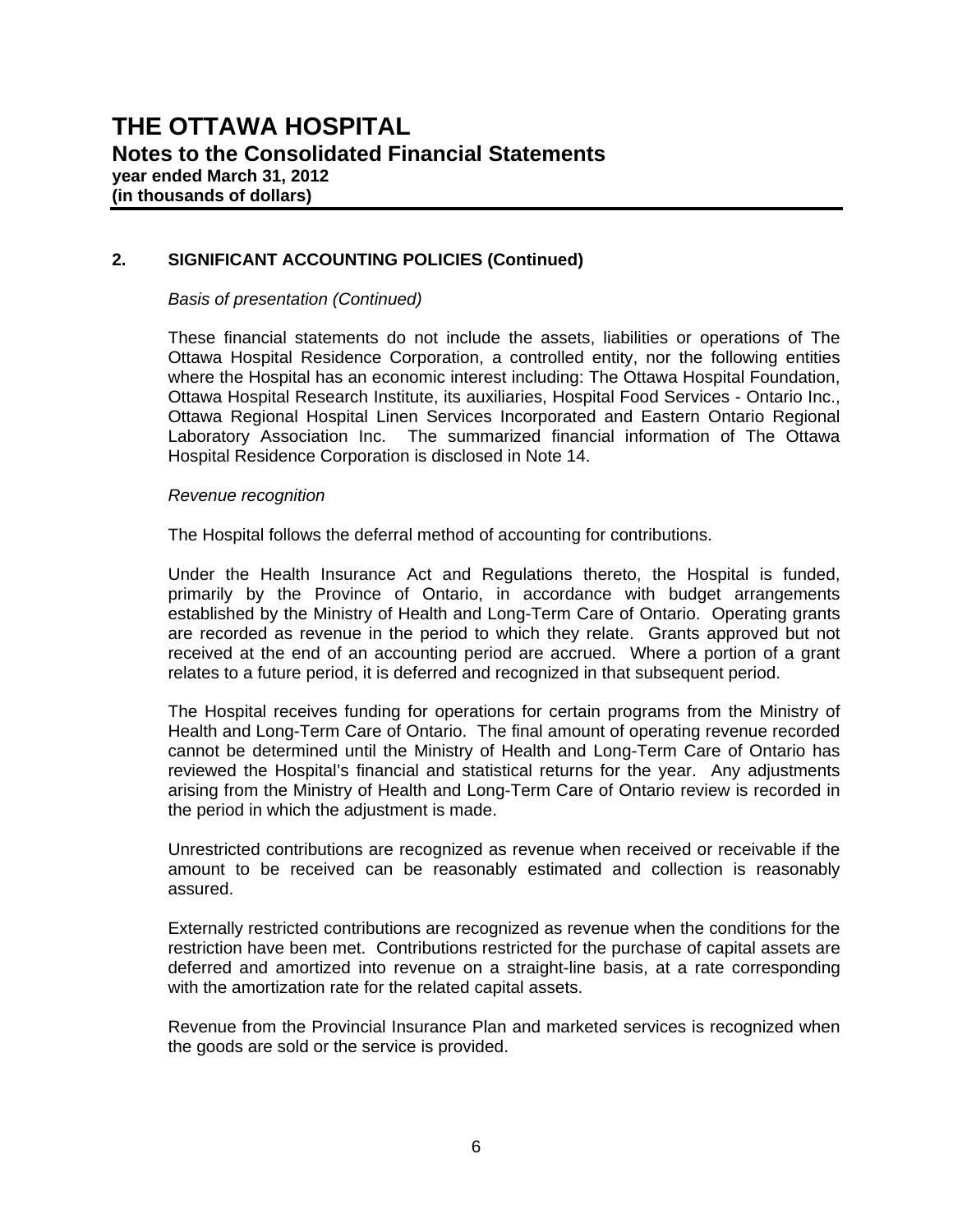# **2. SIGNIFICANT ACCOUNTING POLICIES (Continued)**

# *Contributed services*

A substantial number of volunteers contribute a significant amount of their time each year. Because of the difficulty of determining the fair value, contributed services are not recognized in the consolidated financial statements.

#### *Inventories*

Inventories are recorded on a first in first out basis and are valued at lower of cost and net realizable value.

# *Classification of financial instruments*

All financial instruments reported on the Statement of Financial Position of the Hospital are classified as follows:

Held for trading

Held-for-trading financial assets are financial assets typically acquired for resale prior to maturity or that are designated as held-for-trading. They are measured at fair value at the statement of financial position date.

Loans and receivables and other liabilities

Loans and receivables and other liabilities are financial assets and liabilities which have been designated as loans and receivables and other liabilities. Loans and receivables and other liabilities are measured at amortized cost using the effective interest rate method.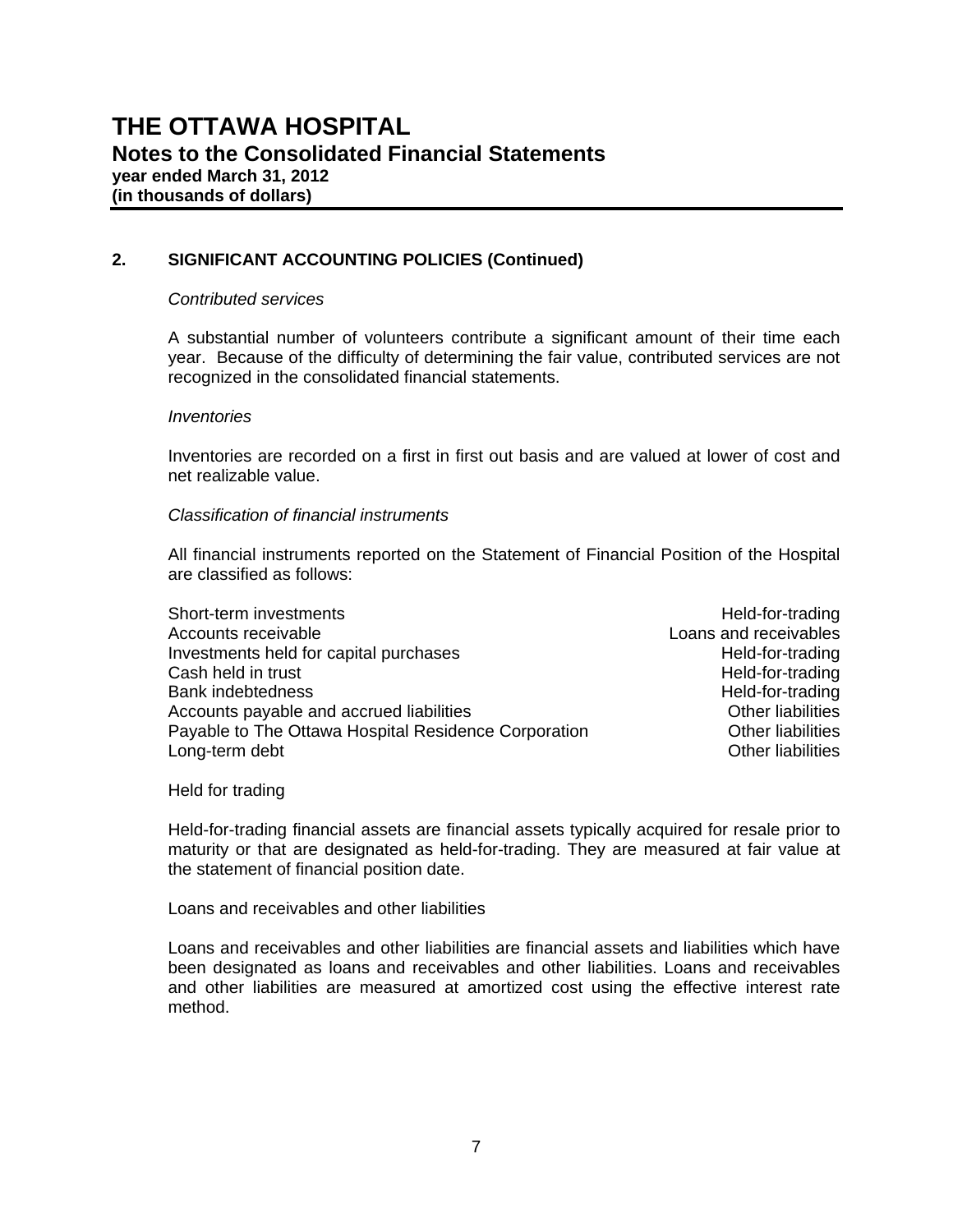### **2. SIGNIFICANT ACCOUNTING POLICIES (Continued)**

#### *Short-term investments and investments*

Transaction costs related to the acquisition of investments are recorded against investment income. Sales and purchases of investments are recorded on the settlement date.

Fair value is determined at quoted market prices. The calculation of fair value is based upon market conditions at a specific point in time and may not be reflective of future fair value.

#### *Capital assets*

Purchased capital assets, other than minor equipment, are recorded at cost. Assets acquired under capital leases are initially recorded at the present value of future minimum lease payments and amortized over the estimated life of the assets. When a capital asset no longer contributes to the Hospital's ability to provide services, its carrying amount is written down to its residual value.

Minor equipment replacements are expensed in the year of replacement. Construction in progress is not amortized until the project is complete and the facilities come into use. Capital assets are amortized on a straight-line basis over their expected useful lives as follows:

| Land improvements          | 3 - 25 years   |
|----------------------------|----------------|
| <b>Buildings</b>           | 10 - 50 years  |
| Building service equipment | 5 - 25 years   |
| Major equipment            | $3 - 20$ years |

#### *Deferred contributions related to funds held in trust*

The Hospital holds resources and makes disbursements on behalf of various unrelated individuals or groups. The Hospital has no discretion over such transactions. Resources received in connection with such trust fund transactions are reported as liabilities not revenue and subsequent distributions are reported as decreases to the liability not expenses.

#### *Employee benefit plans*

The Hospital accrues its obligations for employee benefit plans. The cost of nonpension post-retirement and post-employment benefits earned by employees is actuarially determined using the projected benefit method pro-rated on service and management's best estimate of retirement ages of employees and expected heath care costs.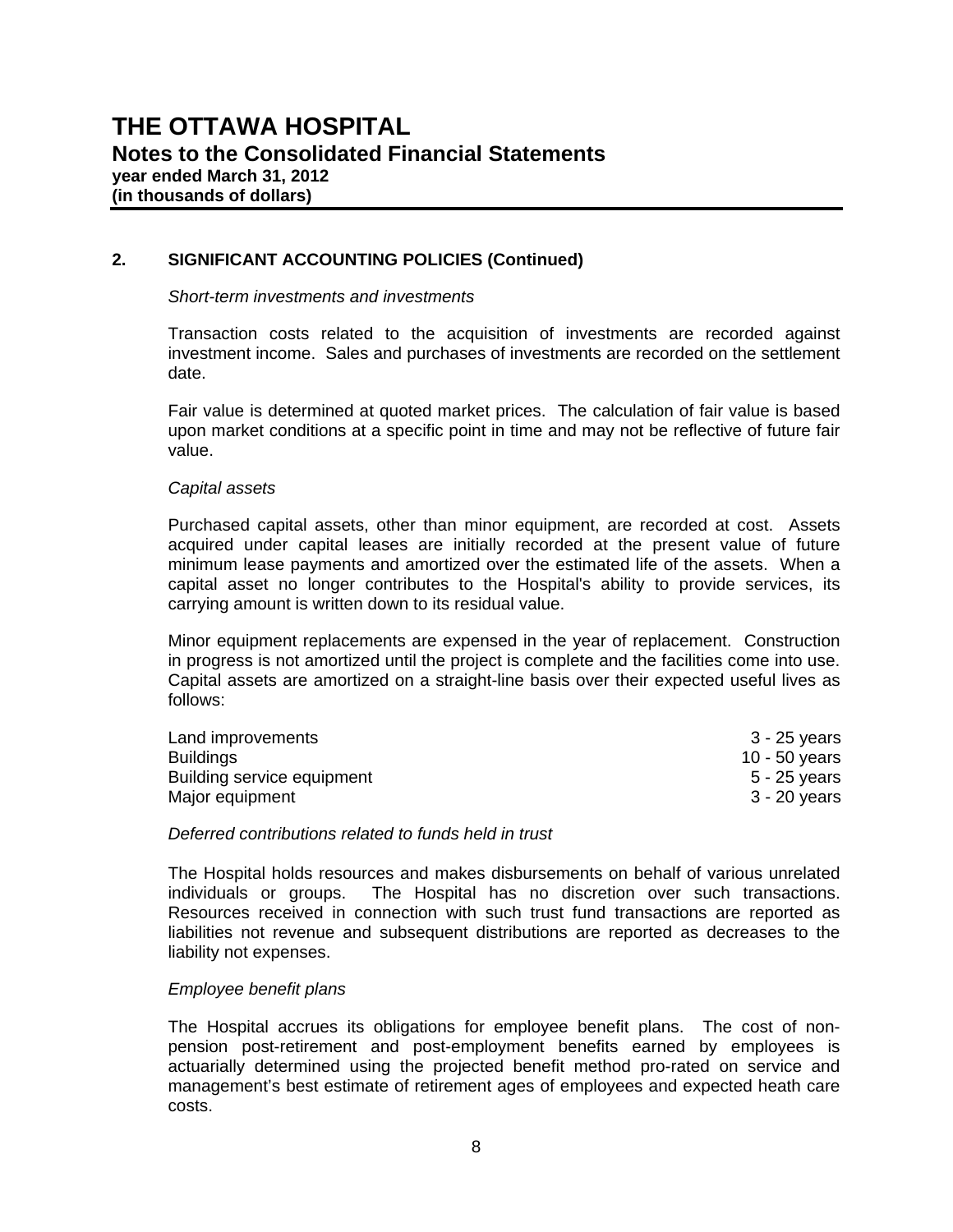# **2. SIGNIFICANT ACCOUNTING POLICIES (Continued)**

#### *Employee benefit plans (Continued)*

Adjustments arising from plan amendments, including past service costs, are amortized on a straight-line basis over the average remaining service period of employees active at the date of the amendment. The excess of the net actuarial gain or loss over 10% of the benefit obligation is amortized over the average remaining service period of the active employees.

The Hospital is an employer member of the Healthcare of Ontario Pension Plan, which is a multi-employer, defined benefit pension plan. The Hospital has adopted defined contribution plan accounting principles for this Plan because insufficient information is available to apply defined benefit plan accounting principles.

#### *Use of estimates*

The preparation of these financial statements requires management to make estimates and assumptions that affect the reported amounts of assets and liabilities and disclosure of contingent assets and liabilities at the date of the financial statements and the reported amounts of revenues and expenses during the period. Actual results could differ from these estimates. These estimates are reviewed periodically and, as adjustments become necessary, they are reported in the periods in which they become known. The most significant estimates used in preparing these financial statements include the estimated useful lives of capital assets, the assumptions underlying the employee future benefit liability calculation, the amount of accrued liabilities and the allowance for doubtful accounts.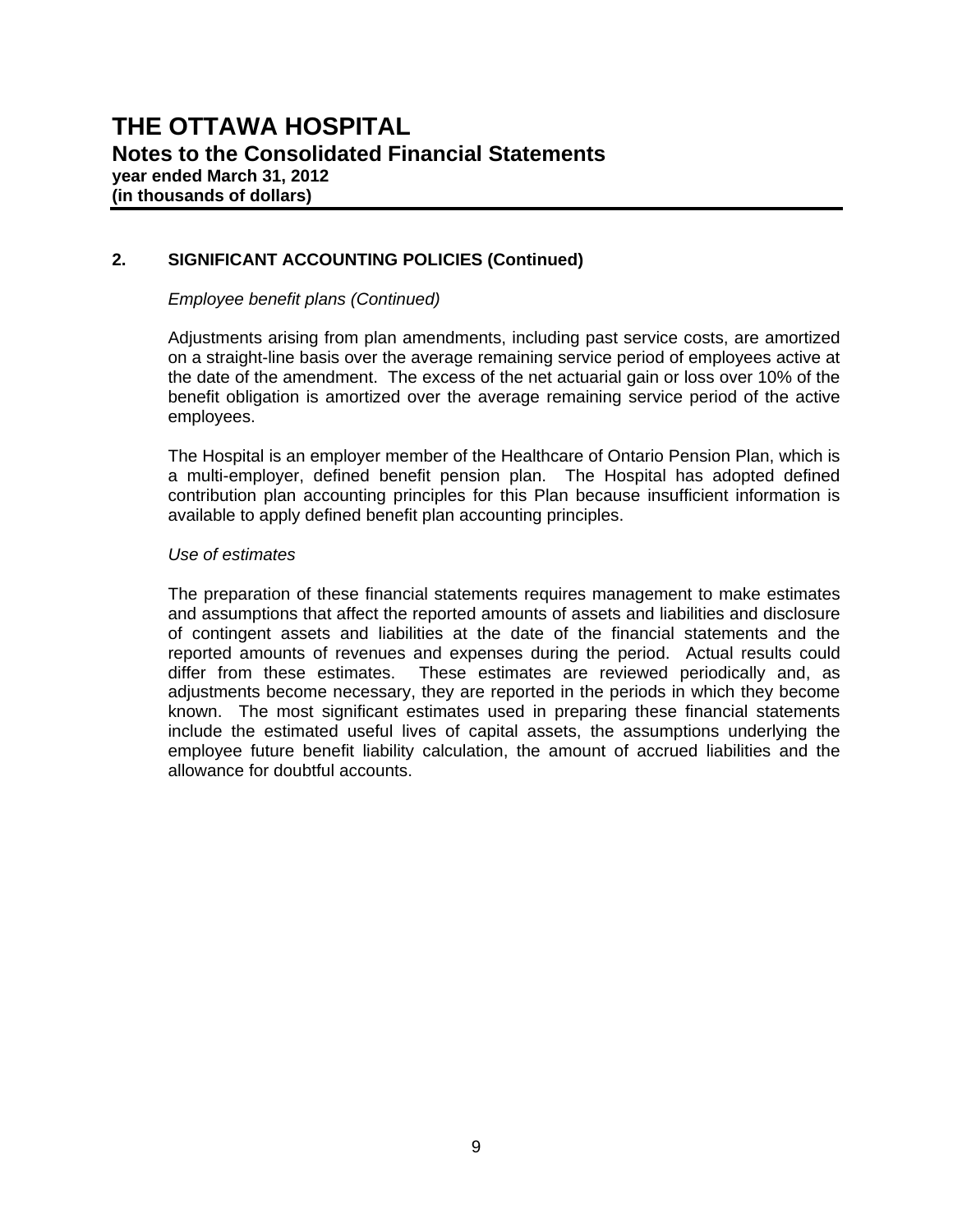**3. ACCOUNTS AND CAPITAL GRANTS RECEIVABLE**

Accounts receivable:

|                                                                                                                                                                   | 2012                            | 2011                            |
|-------------------------------------------------------------------------------------------------------------------------------------------------------------------|---------------------------------|---------------------------------|
| Accounts receivable from patients<br>Ministry of Health and Long-Term Care<br>Ottawa Hospital Research Institute (Note 14)<br>Eastern Ontario Regional Laboratory | \$<br>35,535<br>10,266<br>1,851 | \$<br>36,450<br>11,047<br>1,884 |
| Association Inc. (Note 14)                                                                                                                                        | 1,119                           | 13                              |
| Other                                                                                                                                                             | 11,604                          | 15,556                          |
|                                                                                                                                                                   | 60,375                          | 64,950                          |
| Less allowance for doubtful accounts                                                                                                                              | 4,060                           | 4,103                           |
|                                                                                                                                                                   | 56,315                          | \$<br>60,847                    |

Capital grants receivable

Capital grants receivable relate to grants restricted in use for capital asset acquisitions or projects, which have been approved by the funder and are receivable by the Hospital at year-end. These amounts have also been included in deferred contributions related to capital assets.

|                                                                                 |   | 2012   |    | 2011   |
|---------------------------------------------------------------------------------|---|--------|----|--------|
| The Ottawa Hospital Foundation (Note 14)<br>Eastern Ontario Regional Laboratory | S | 6,261  | \$ | 9,015  |
| Association Inc. (Note 14)                                                      |   | 7,834  |    | 7,834  |
| University of Ottawa                                                            |   | 477    |    | 2,112  |
| Ministry of Health and Long-Term Care                                           |   |        |    | 8,035  |
| Ottawa Hospital Research Institute (Note 14)                                    |   | 9,873  |    |        |
| Children's Hospital of Eastern Ontario                                          |   | 143    |    | 1,164  |
| Other                                                                           |   | 177    |    | (31)   |
|                                                                                 |   | 24,765 | S  | 28,129 |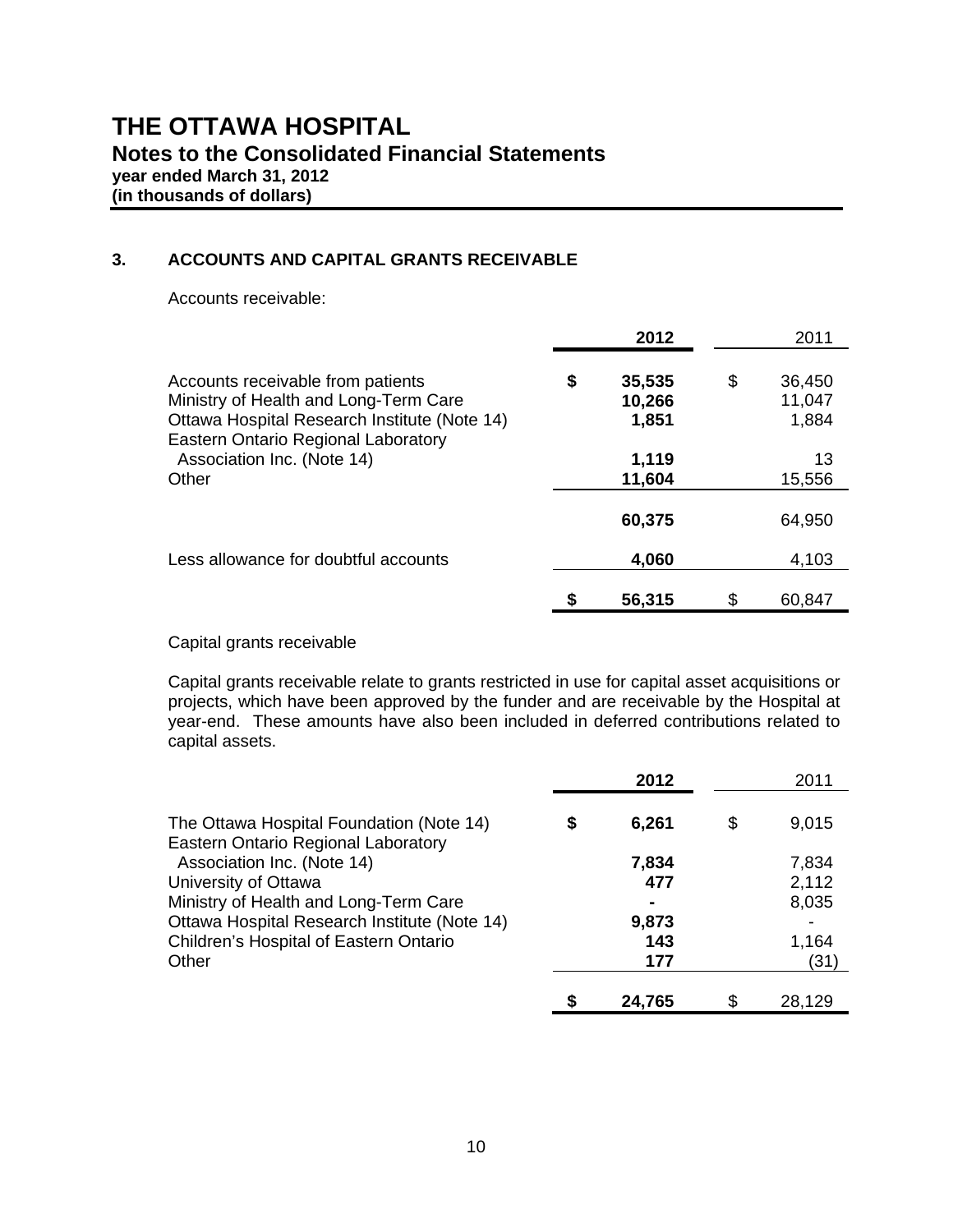# **THE OTTAWA HOSPITAL Notes to the Consolidated Financial Statements year ended March 31, 2012**

**(in thousands of dollars)** 

# **4. CAPITAL ASSETS**

|                                                                          | Cost                            | 2012<br>Accumulated<br>Amortization | Net Book<br>Value             | 2011<br>Net Book<br>Value     |
|--------------------------------------------------------------------------|---------------------------------|-------------------------------------|-------------------------------|-------------------------------|
| Land<br>Land improvements<br><b>Buildings</b><br><b>Building service</b> | \$<br>1,618<br>5,336<br>708,643 | \$<br>5,206<br>233,430              | \$<br>1,618<br>130<br>475,213 | \$<br>1,618<br>183<br>424,437 |
| equipment<br>Major equipment<br>Construction<br>in progress              | 116,405<br>608,631<br>18,953    | 74,650<br>503,423<br>۰              | 41,755<br>105,208<br>18,953   | 29,527<br>93,681<br>73,051    |
|                                                                          | \$1,459,586                     | 816,709<br>S                        | \$<br>642,877                 | \$<br>622,497                 |

Cost and accumulated amortization of capital assets at March 31, 2011 amounted to \$1,378,746 and \$756,249 respectively.

# **5. BANK INDEBTEDNESS**

The Hospital has an available line of credit of \$24,000 with its corporate bankers, of which no amount was drawn against at March 31, 2012 (2011 - \$NIL). This line of credit is unsecured and bears interest at prime. The Hospital also had an overdraft of \$11,919 (2011 - \$43,818) that was borrowed against investments held for capital purchases.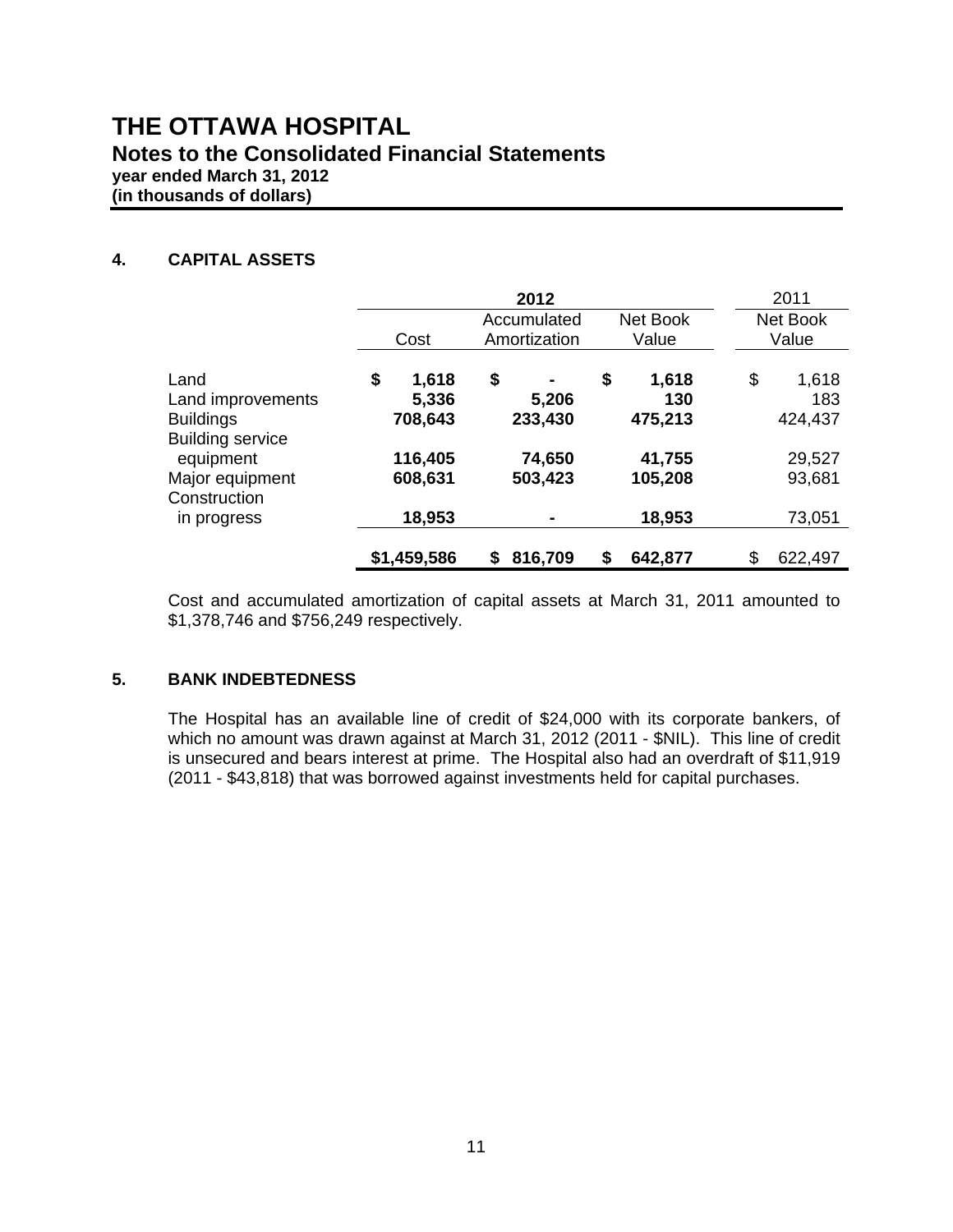# **6. EMPLOYEE FUTURE BENEFITS**

The Hospital offers a defined benefit plan which provides extended health care and dental insurance benefits to certain of its employees and extends this coverage to the post-retirement period. The most recent actuarial valuation of employee future benefits was completed as at April 1, 2009 and has been extrapolated to March 31, 2012.

At March 31, the Hospital's liability associated with the benefit plan is as follows:

|                                   |   | 2012      | 2011         |
|-----------------------------------|---|-----------|--------------|
| Accrued benefit obligation        | S | 82,457    | \$<br>42,532 |
| Unamortized past service costs    |   | (23, 905) | (1,588)      |
| Unamortized experience losses     |   | (24, 413) | (14,626)     |
| Employee future benefit liability | S | 34,139    | \$<br>26,318 |

The Hospital's defined benefit plan is not funded, resulting in a plan deficit equal to the accrued benefit obligation.

The significant actuarial assumptions adopted in estimating the Hospital's accrued benefit obligations are as follows:

|                                                                             | 2012     | 2011     |
|-----------------------------------------------------------------------------|----------|----------|
| Discount rate to determine accrued benefit<br>obligation                    | 5.00%    | 5.00%    |
| Dental cost increases                                                       | 6.00%    | 6.00%    |
| Extended healthcare cost escalations,<br>decreasing by 0.5% per annum to an |          |          |
| ultimate rate of 5.0% thereafter                                            | 7.50%    | 7.50%    |
| Expected average remaining service life<br>of employees                     | 15 years | 15 years |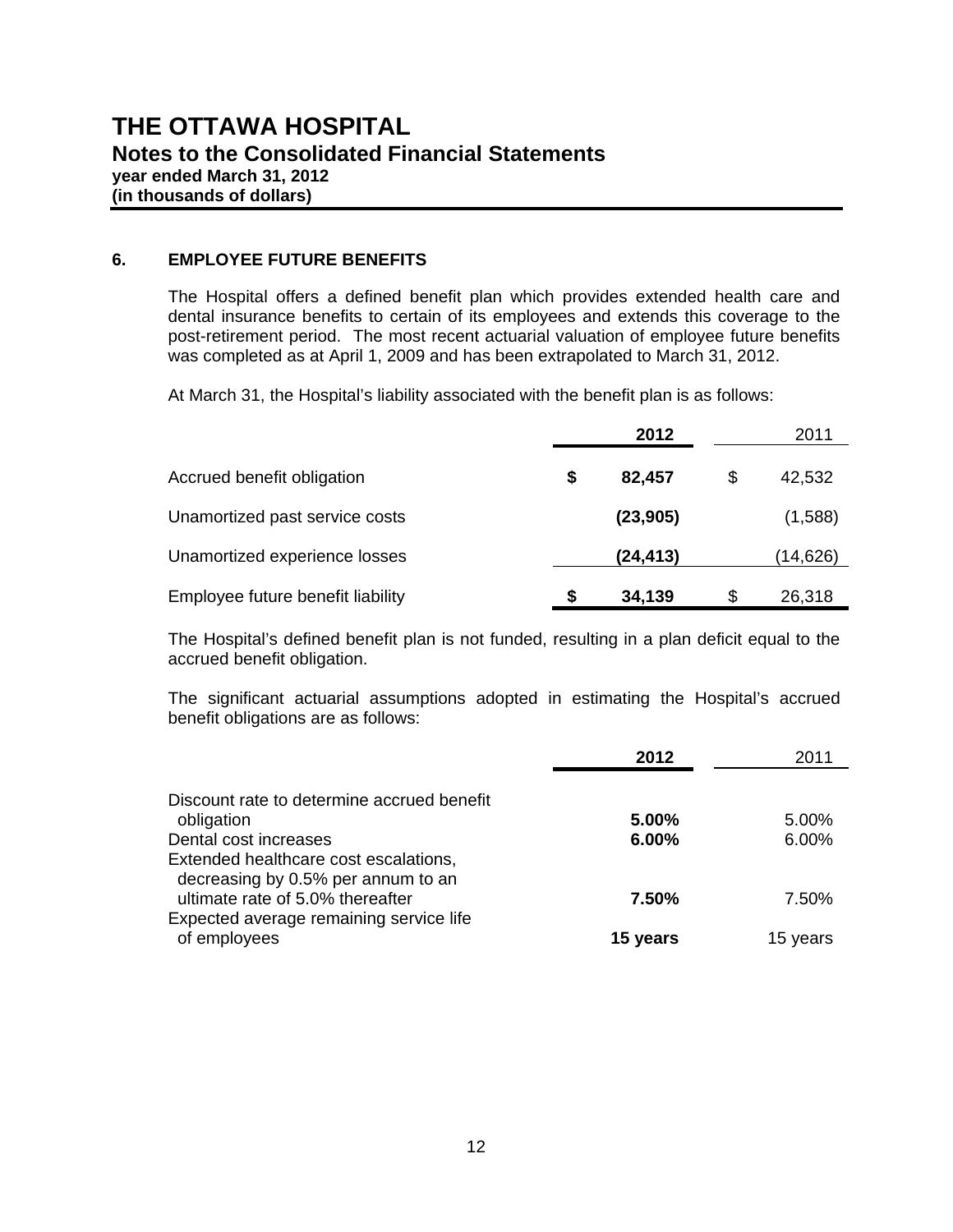### **6. EMPLOYEE FUTURE BENEFITS (Continued)**

Included in the statement of operations is an amount of \$7,821 (2011 - \$3,691) regarding employee future benefits. This amount is comprised of:

|                                                          |    | 2012  |    | 2011  |
|----------------------------------------------------------|----|-------|----|-------|
| Additional benefit expense                               | \$ | 8,477 | \$ | 4,350 |
| Benefit payments made by the Hospital<br>during the year |    | (656) |    | (659) |
|                                                          | S  | 7,821 | S  | 3,691 |

Health care sensitivity analysis

Assumed health care cost trend rates have a significant effect on the amounts reported for the health and dental care plans. A 1% change in assumed health and dental care cost trend rates would have the following effects for 2012.

|                                                | <b>Increase</b> |              | <b>Decrease</b> |              |
|------------------------------------------------|-----------------|--------------|-----------------|--------------|
| Net benefit cost<br>Accrued benefit obligation |                 | 922<br>9,009 |                 | 758<br>7,702 |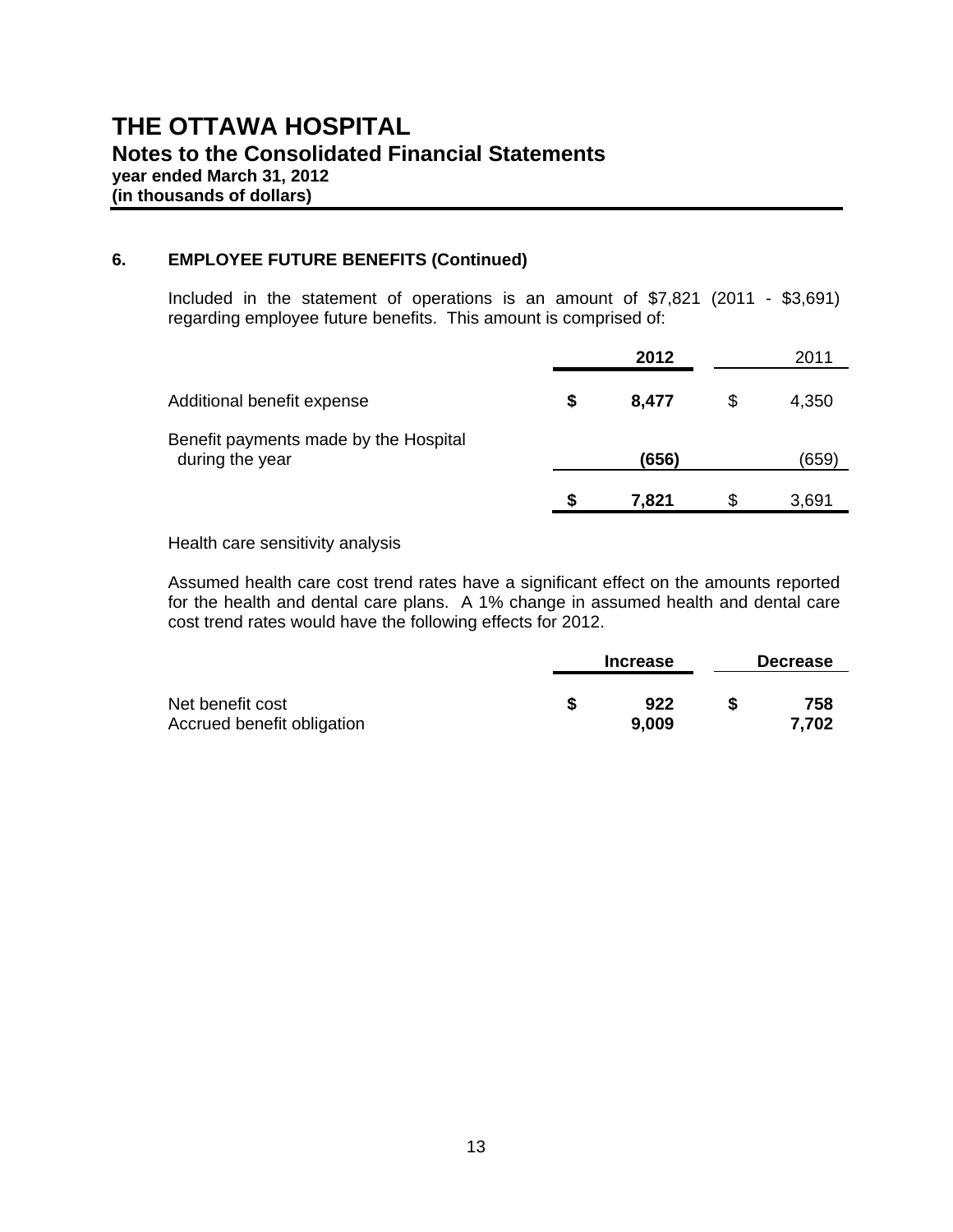# **THE OTTAWA HOSPITAL Notes to the Consolidated Financial Statements year ended March 31, 2012**

**(in thousands of dollars)** 

# **7. LONG-TERM DEBT**

|                                                                                                  | 2012        |    | 2011   |
|--------------------------------------------------------------------------------------------------|-------------|----|--------|
| 5.45% fixed rate term note with principal<br>payments of \$44 monthly, maturing April 2021       | \$<br>4,356 | \$ | 4,889  |
| 6.15% fixed rate term note with principal<br>payments of \$27 monthly, maturing April 2015       | 1,000       |    | 1,325  |
| 6.15% fixed rate term note with principal<br>payments of \$36 monthly, maturing December<br>2019 | 3,333       |    | 3,767  |
| 3.12% fixed rate term note with principal<br>payments of \$10 monthly, maturing March 2015       | 371         |    | 487    |
| 3.70% fixed rate term note with principal<br>payments of \$13 monthly, maturing March 2022       | 1,285       |    |        |
| <b>Total loans</b>                                                                               | 10,345      |    | 10,468 |
| Less current portion of long-term debt                                                           | 1,520       |    | 1,408  |
|                                                                                                  | 8,825       | S  | 9,060  |

Loans are secured under a general assignment agreement.

Future principal repayments are as follows:

| 2014                | \$<br>1,520 |
|---------------------|-------------|
| 2015                | 1,536       |
| 2016                | 1,113       |
| 2017                | 1,092       |
| 2018 and thereafter | 3,564       |
|                     | 8,825       |

In addition to the outstanding loans noted above, the following other credit facilities exist: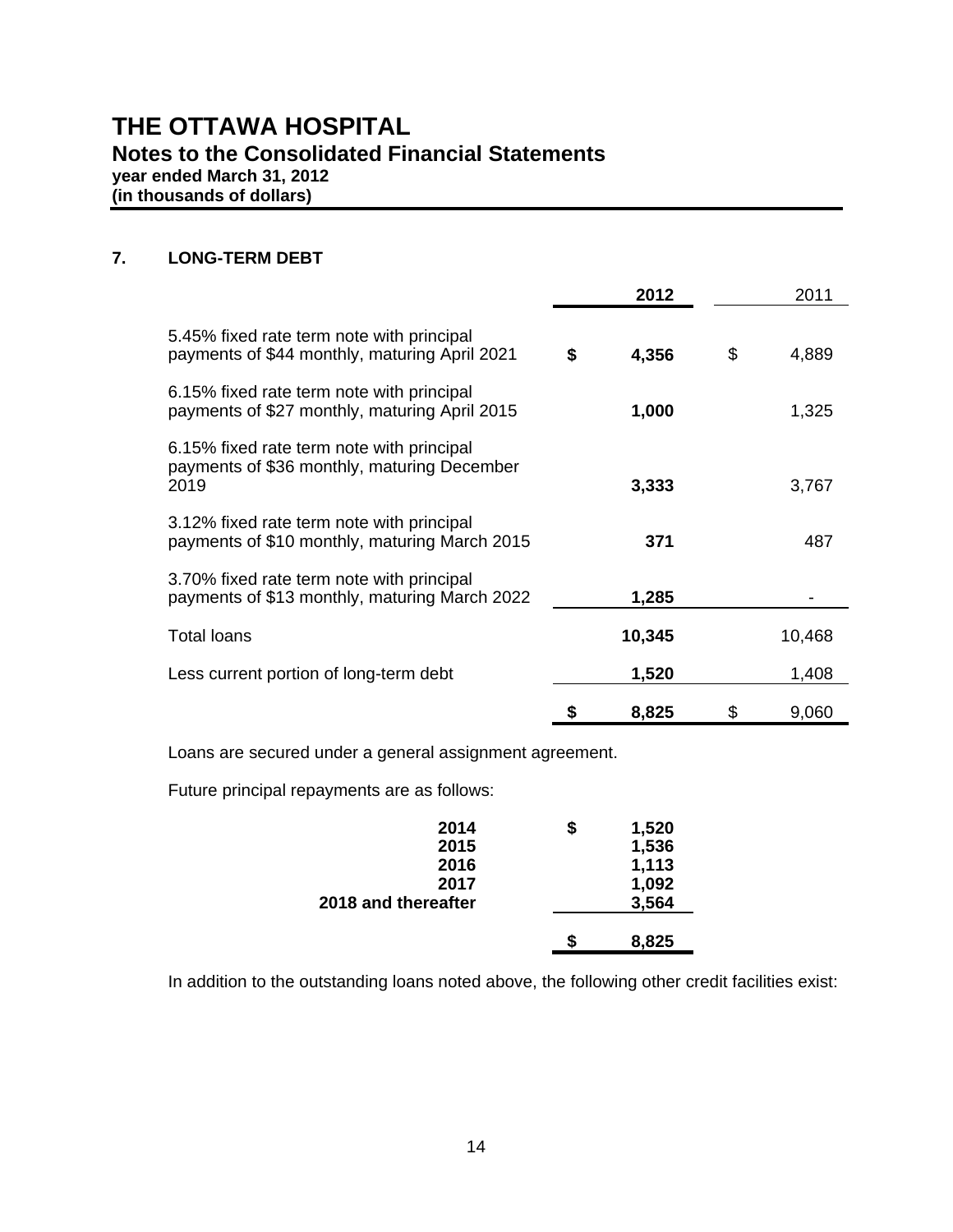# **7. LONG-TERM DEBT (Continued)**

An overdraft lending agreement with the Bank of Nova Scotia for the amount of \$500 for the purpose of financing operating requirements. The revolving facility is repayable on demand and bears interest at prime, payable monthly in arrears. The Hospital has provided the following collateral for the facility: a General Security Agreement, representing a first charge over all accounts receivable, inventory and equipment other than leased assets. The current amount drawn on this facility is \$NIL as at March 31, 2012 (2011 - \$NIL).

A term facility lending agreement in the amount of \$1,500 for the purpose of replenishing working capital spent on upgrades to surgery facilities. The facility is repayable over a period of up to three years and bears interest at prime plus 0.50%, payable monthly in arrears. The Hospital has provided the following collateral for the facility: a General Security Agreement, registered in second position behind the Bank of Nova Scotia with specific priority charge on fixed assets being financed and an assignment of fire insurance. The current amount drawn on this facility is \$NIL as at March 31, 2012 (2011 - \$NIL).

A term facility lending agreement in the amount of \$1,000 for the purpose of replenishing working capital spent on upgrades to air circulation equipment for surgery facilities. The revolving facility is repayable on demand and bears interest at prime plus 0.25%, payable monthly in arrears. The Hospital has provided the following collateral for the facility: a General Security Agreement, registered in second position behind the Bank of Nova Scotia with specific priority charge on fixed assets being financed and an assignment of fire insurance. The current amount drawn on this facility is \$NIL as at March 31, 2012 (2011 - \$NIL).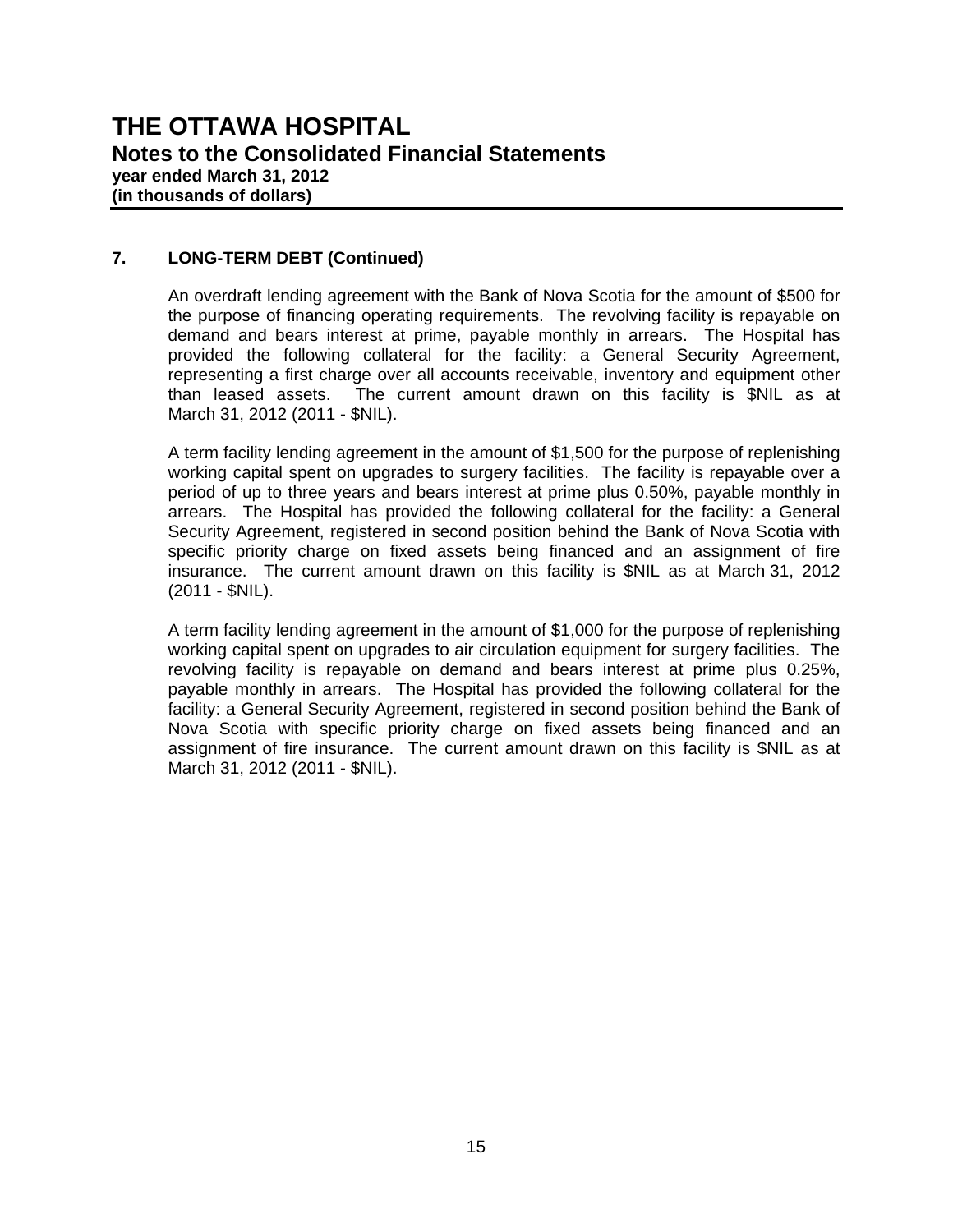# **8. OBLIGATIONS UNDER CAPITAL LEASE**

The Hospital is committed under capital leases for diagnostic equipment:

|                                                                                                  |   | 2012 |   | 2011 |
|--------------------------------------------------------------------------------------------------|---|------|---|------|
| 5.95% capital lease obligation with principal<br>payments of \$19 monthly, maturing June 2011    | S |      | S | 57   |
| 6.10% capital lease obligation with principal<br>payments of \$5 monthly, maturing February 2013 |   | 53   |   | 108  |
| Total capital lease obligation                                                                   |   | 53   |   | 165  |
| Less current portion of capital lease obligation                                                 |   | 53   |   | 112  |
|                                                                                                  |   |      |   | 53   |

# **9. DEFERRED CONTRIBUTIONS**

Related to funds held in trust

Deferred contributions related to funds held in trust represent the aggregate balance of funds held in trust for third parties.

The changes in the deferred balance for the year are as follows:

|                                                                               |   | 2012         | 2011          |
|-------------------------------------------------------------------------------|---|--------------|---------------|
| Balance, beginning of year                                                    | S | 33,472       | \$<br>25,544  |
| Add contributions received during the year<br>Interest earned during the year |   | 10,987<br>35 | 14,414<br>257 |
| Less disbursements made during the year                                       |   | (11, 745)    | (6, 743)      |
|                                                                               |   | 32,749       | \$<br>33,472  |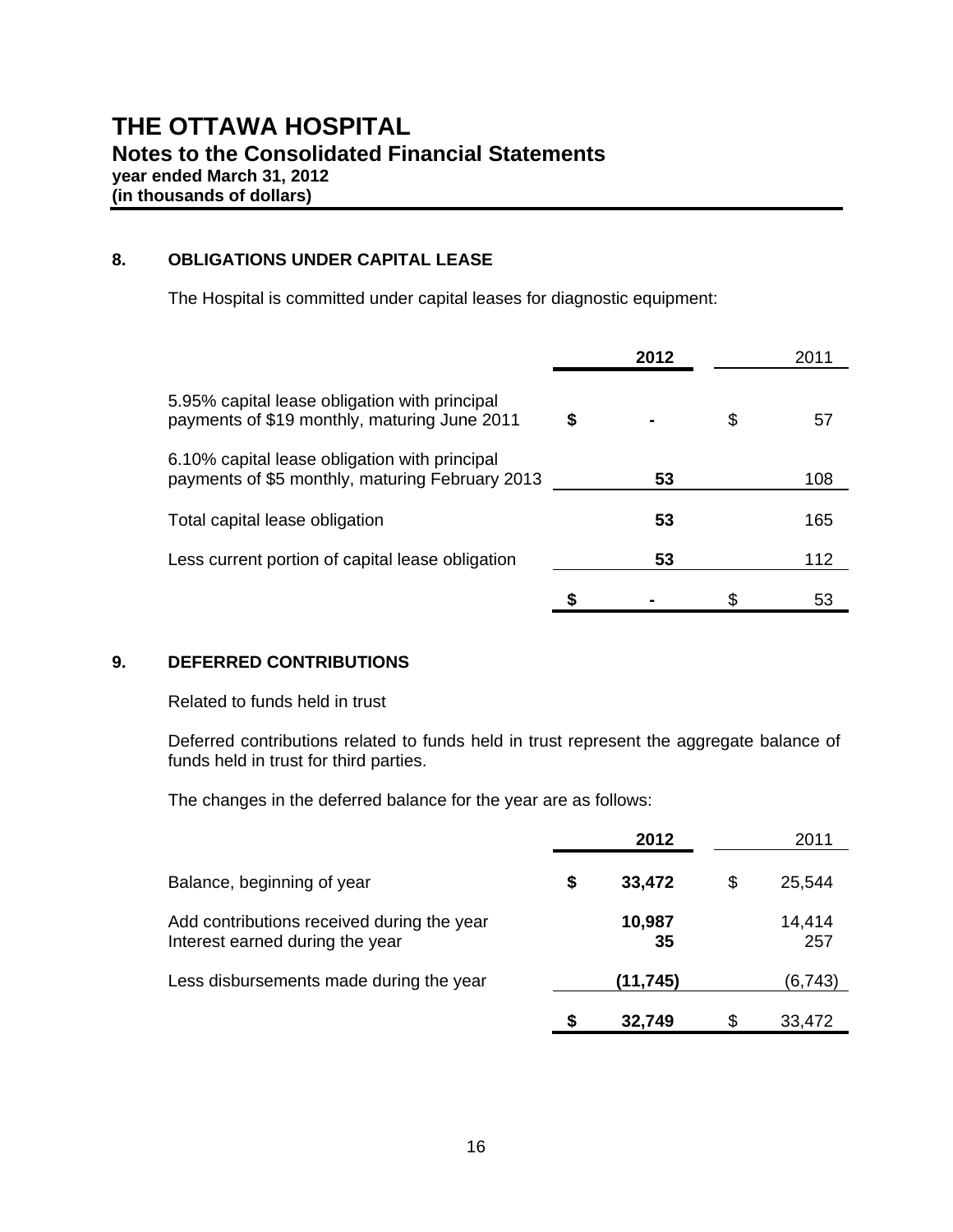# **9. DEFERRED CONTRIBUTIONS (Continued)**

Related to capital assets

Deferred contributions related to capital assets represent the unamortized amount and unspent amount of donations and grants received for the purchase of capital assets. The amortization of capital contributions is recorded as revenue in the statement of operations.

The changes in the deferred balance for the year are as follows:

|                                            |    | 2012     | 2011          |
|--------------------------------------------|----|----------|---------------|
| Balance, beginning of year                 | S  | 430,454  | \$<br>394,235 |
| Add contributions received during the year |    | 33,071   | 57,526        |
| Less amounts amortized for equipment       |    | (7,094)  | (7, 137)      |
| Less amounts amortized for buildings       |    | (15,455) | (14,170)      |
|                                            | \$ | 440,976  | \$<br>430,454 |

The balance of unamortized and unspent capital contributions consists of the following:

|                                                                              | 2012              |   | 2011              |
|------------------------------------------------------------------------------|-------------------|---|-------------------|
| Unamortized capital contributions (Note 11)<br>Unspent capital contributions | 402,350<br>38,626 | S | 397,608<br>32,846 |
|                                                                              | 440,976           |   | 430,454           |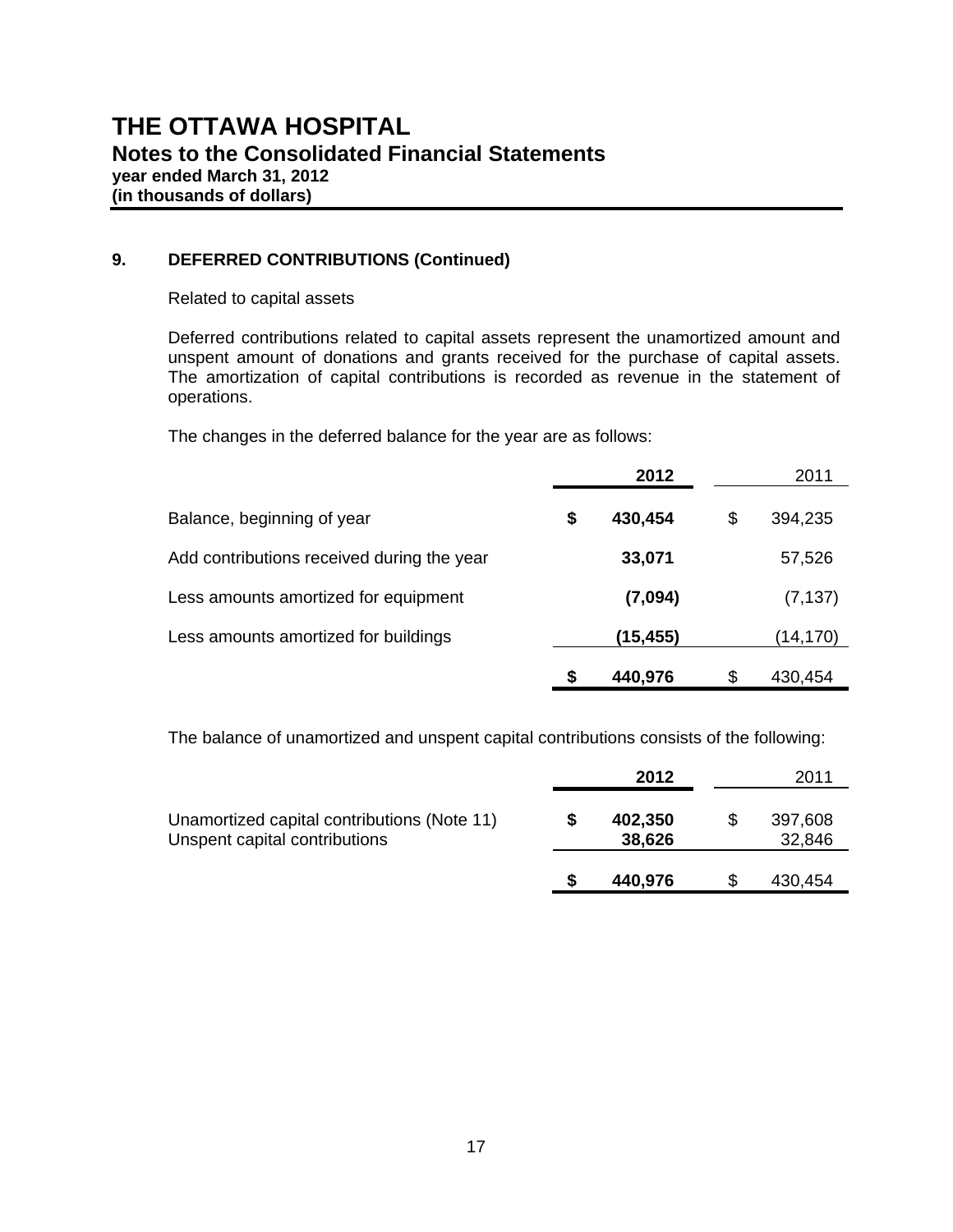# **10. CAPITAL DISCLOSURES**

 The Hospital defines capital as its unrestricted net assets and its net assets invested in capital assets. The Hospital currently has an accumulated deficiency of unrestricted net assets due to past operations. As profitable operations are achieved, this deficiency of unrestricted net assets will be reduced. Once the deficiency in unrestricted net assets is eliminated, the object of the Hospital with respect to its unrestricted net assets is to fund future operations. The purpose of the net assets invested in capital assets is to fund the past acquisition of capital assets required for operational purposes.

The Hospital is not subject to externally imposed capital requirements and its overall strategy with respect to capital remains unchanged from the year ended March 31, 2011.

# **11. INVESTED IN CAPITAL ASSETS**

Invested in capital assets is calculated as follows:

|                                                                                                                               |   | 2012                           |    | 2011                             |
|-------------------------------------------------------------------------------------------------------------------------------|---|--------------------------------|----|----------------------------------|
| Capital assets<br>Amounts financed by:                                                                                        | S | 642,877                        | S  | 622,497                          |
| Deferred contributions related to<br>capital assets (Note 9)<br>Long-term debt (Note 7)<br>Capital lease obligations (Note 8) |   | (402,350)<br>(10, 345)<br>(53) |    | (397, 608)<br>(10, 468)<br>(165) |
|                                                                                                                               |   | 230,129                        | S. | 214,256                          |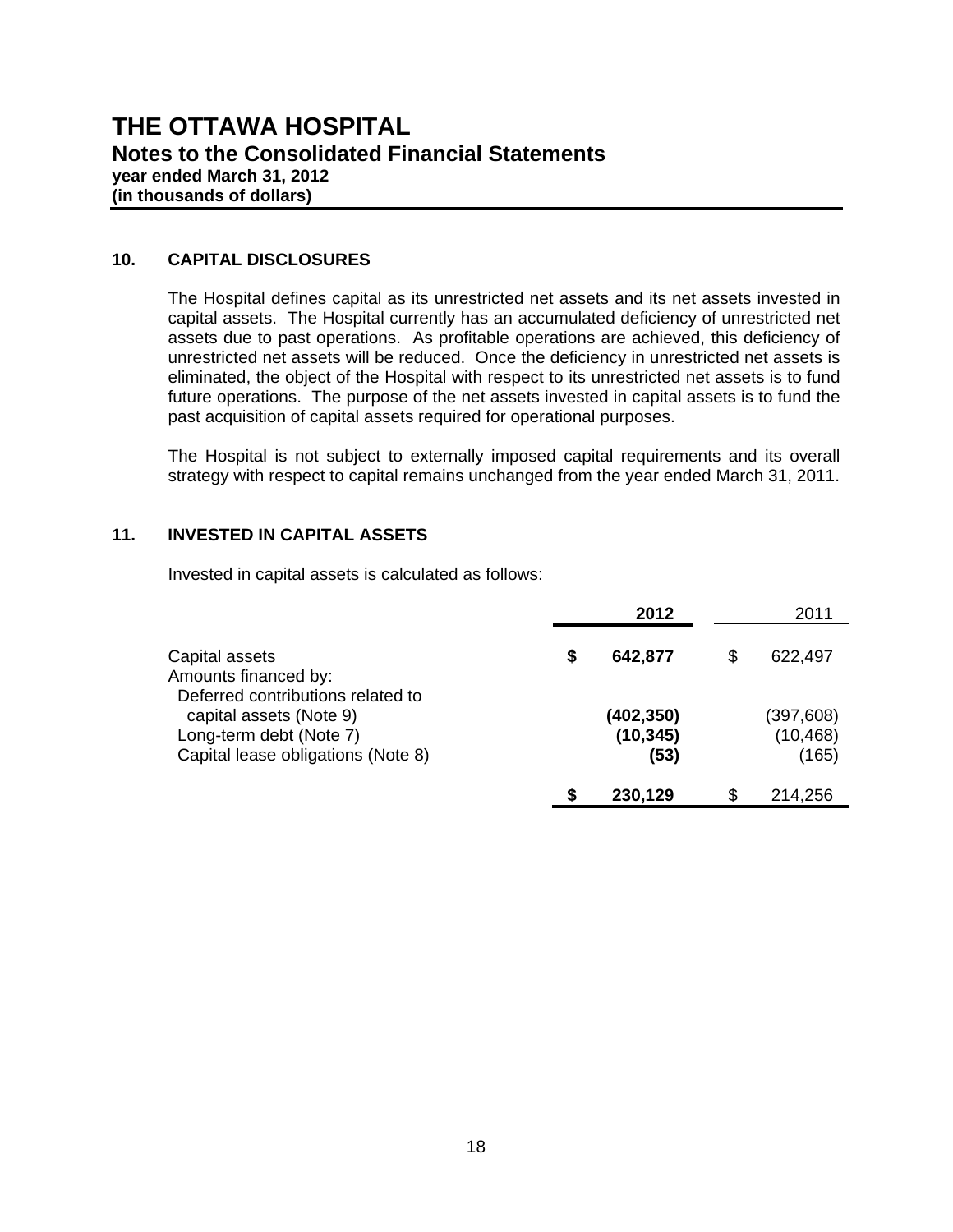# **THE OTTAWA HOSPITAL Notes to the Consolidated Financial Statements year ended March 31, 2012**

**(in thousands of dollars)** 

# **11. INVESTED IN CAPITAL ASSETS (Continued)**

Net change in invested in capital assets is calculated as follows:

|                                                                                                                                                                                             | 2012                     | 2011                                       |
|---------------------------------------------------------------------------------------------------------------------------------------------------------------------------------------------|--------------------------|--------------------------------------------|
| Purchase of capital assets<br>Amounts funded by deferred contributions<br>Proceeds on disposal of equipment<br>Loss on disposal of capital assets<br>Amortization of deferred contributions | \$<br>81,584<br>(27,291) | \$<br>106,725<br>(54, 813)<br>(10)<br>(25) |
| related to capital assets                                                                                                                                                                   | 22,549                   | 21,307                                     |
| Amortization of capital assets                                                                                                                                                              | (61, 204)                | (55, 487)                                  |
| Repayment of long-term debt                                                                                                                                                                 | 1,408                    | 1,389                                      |
| Amount funded by long-term debt                                                                                                                                                             | (1, 285)                 |                                            |
| Repayment of obligation under capital leases                                                                                                                                                | 112                      | 329                                        |
|                                                                                                                                                                                             | 15,873                   | \$<br>19,415                               |

Investments held for capital purchases relates to funding received and restricted for the purpose of capital expenditures. The funds are held with the Hospital's bank and are classified as long-term as the associated cash outflow is not expected to occur within one year.

#### **12. PENSION PLAN**

 Substantially all of the employees of the Hospital are members of the Healthcare of Ontario Pension Plan (the "Plan"), which is a multi-employer defined benefit pension plan available to all eligible employees of the participating members of the Ontario Hospital Association. Contributions to the Plan made during the year by the Hospital on behalf of its employees amounted to \$50,924 (2011 - \$45,944) and are included in the statement of operations.

 In consultation with its actuaries, pension expense is based on Plan management's best estimates, of the amount required to provide a high level of assurance that benefits will be fully represented by fund assets at retirement, as provided by the Plan. The funding objective is for employer contributions to the Plan to remain a constant percentage of employees' contributions.

 Variances between actuarial funding estimates and actual experience may be material and any differences are generally to be funded by the participating members. The most recent triennial actuarial valuation of the Plan as at December 31, 2010 indicates the plan is fully funded.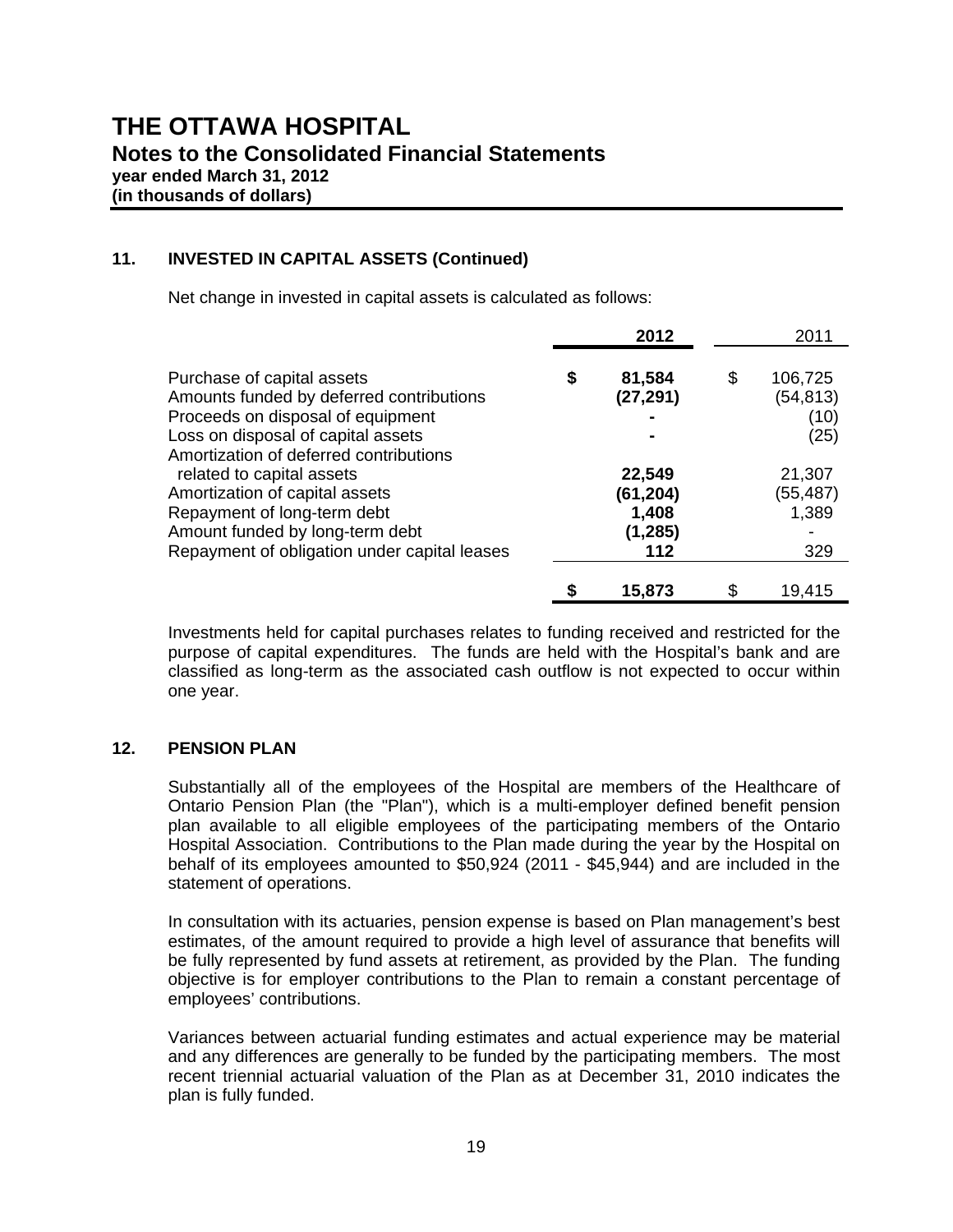# **13. FINANCIAL INSTRUMENTS**

The carrying value of accounts receivable, accounts payable and accrued liabilities, bank indebtedness, payable to The Ottawa Hospital Residence Corporation approximates their fair value because of the relatively short period to maturity of the instruments. The fair value of long-term debt is not materially different from their carrying values.

The fair value of capital grants receivable is not determinable as there are no fixed repayment terms.

 The fair value of guarantees and letters of credit are based on fees currently charged for similar agreements or on the estimated cost to terminate them or otherwise settle the obligations with the counterparties at the reported borrowing date. In situations in which there is no market for these guarantees and they were issued without explicit costs, it is not practicable to determine their fair value with sufficient reliability. Unless otherwise noted, it is management's opinion that the Hospital is not subject to significant interest or currency risk arising from these instruments.

#### *Credit risk*

 Credit risk relates to the potential that one party to a financial instrument will fail to discharge an obligation and incur a financial loss. The Hospital is exposed to credit risk on its accounts receivable.

### **14. RELATED ENTITIES**

The Ottawa Hospital Foundation:

 The Hospital has an economic interest in The Ottawa Hospital Foundation (the "Foundation"), a tax-exempt entity without share capital incorporated under the laws of Ontario. The Foundation was established to raise, receive, maintain and manage funds to be distributed towards various programs and capital projects of the Hospital.

 During the year, the Hospital received \$11,608 (2011 - \$18,291) from the Foundation. As at March 31, 2012, the Hospital had a capital grant receivable from the Foundation amounting to \$6,261 (2011 - \$9,015) and an endowment receivable of \$531 (2011 - \$350). In addition, the Foundation donated gifts-in-kind to the Hospital, which were recorded by the Hospital at no value. The Hospital provides the Foundation with office premises without charge.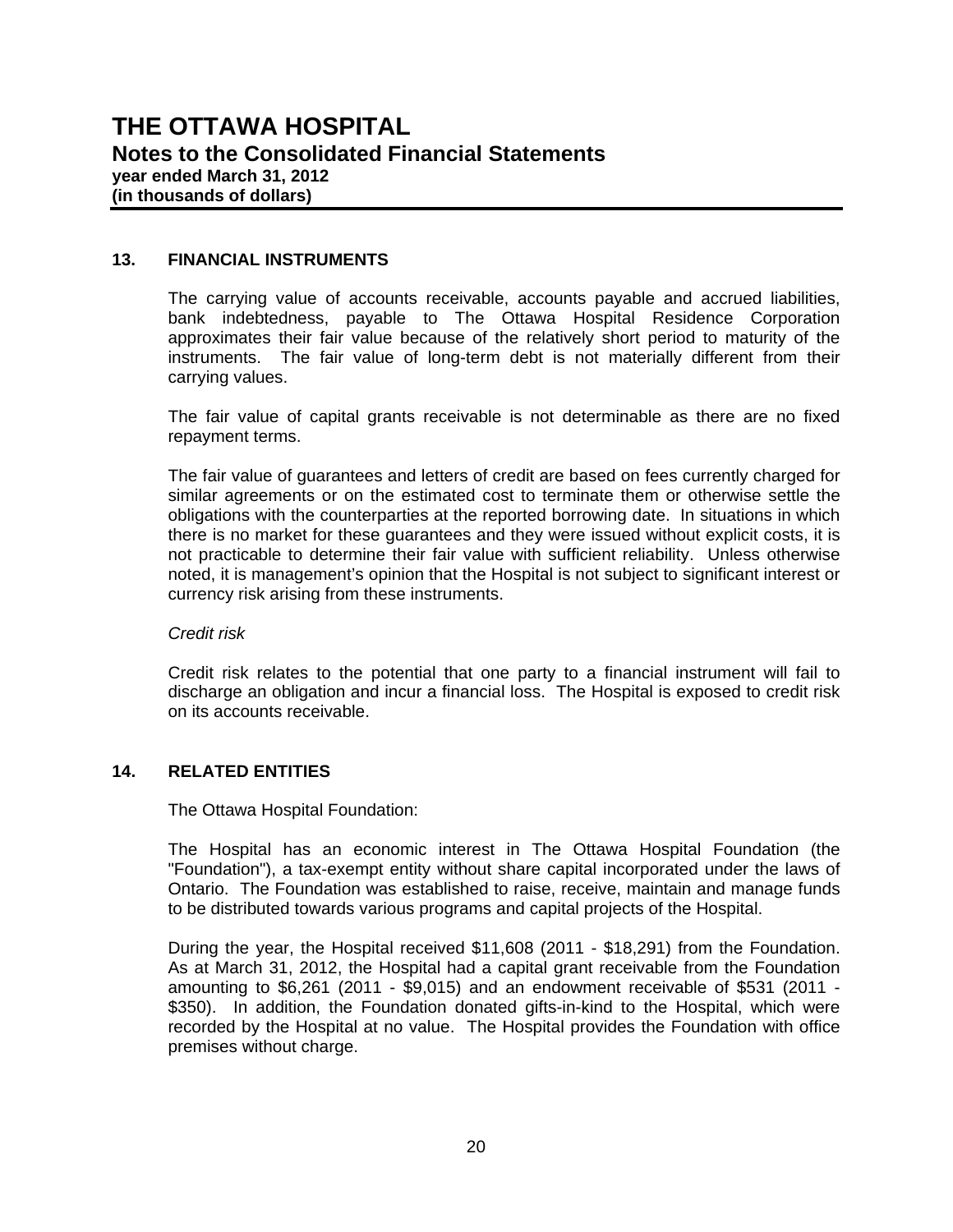# **14. RELATED ENTITIES (Continued)**

Ottawa Hospital Research Institute:

 The Hospital has an economic interest in the Ottawa Hospital Research Institute (the "Institute"). The Institute carries on and exclusively promotes scientific research and experimental development for the benefit of the general public. The Institute is a taxexempt entity incorporated under the laws of Ontario.

 As at March 31, 2012, the Hospital had a capital grant receivable from the Institute in the amount of \$9,873 (2011 - \$NIL) and an operational receivable from the Institute amounting to \$1,851 (2011 - \$1,884). The Hospital provided \$4,352 (2011 - \$4,793) of base funding in support of resources to the Institute during fiscal 2012. The Hospital also provided \$150 (2011 - \$150) for specific operating expenditures to the Institute. These amounts are recorded in supplies and other on the Statement of Operations.

Auxiliaries:

 The Hospital has an economic interest in the Ottawa Civic Hospital Auxiliary, the Riverside Hospital Auxiliary and the Friends of the Ottawa General Hospital (the "Auxiliaries") and the Rehabilitation Centre Volunteer Association. The object of the Auxiliaries is to raise and receive funds to be distributed towards various programs and capital projects of the Hospital and its related Foundations. The Auxiliaries are taxexempt entities created under the laws of Ontario.

The Ottawa Hospital Residence Corporation:

 The Hospital exercises control over The Ottawa Hospital Residence Corporation (the "Corporation"), a tax-exempt entity without share capital incorporated under the laws of Ontario providing residences to the interns and residents of the Hospital. The amount payable to the Corporation, amounting to \$4,565 (2011 - \$4,212), is subject to an interest rate of prime minus 1.85%, is due on demand and has no fixed terms of repayment.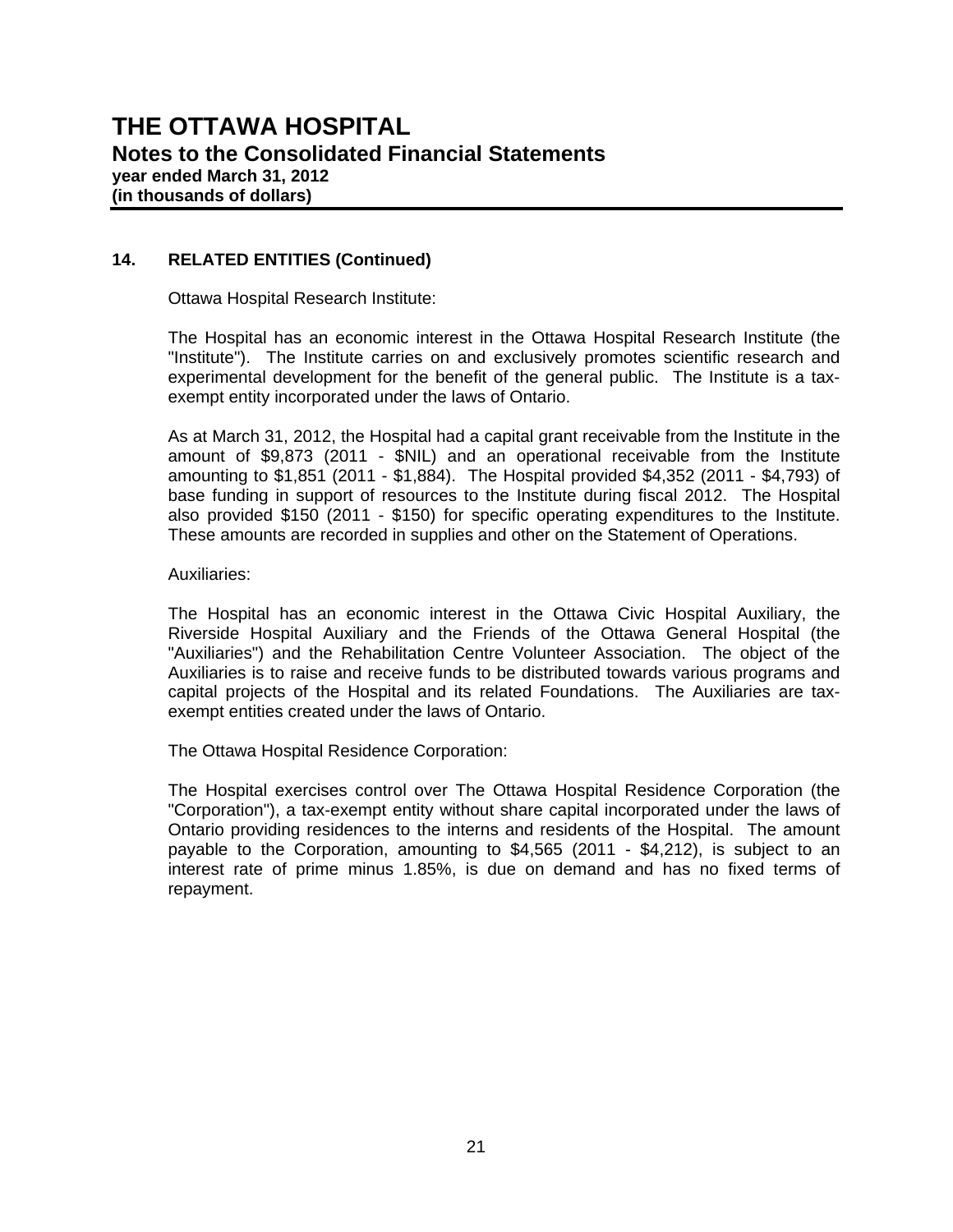### **14. RELATED ENTITIES (Continued)**

The Ottawa Hospital Residence Corporation (Continued):

 The summarized assets, liabilities and results of operations for the Corporation for the year ended December 31 is as follows:

|                                                           | 2011                 | 2010                 |
|-----------------------------------------------------------|----------------------|----------------------|
| Financial position:<br><b>Total assets</b>                | \$<br>7,486          | \$<br>6,145          |
| <b>Total liabilities</b><br>Net assets                    | \$<br>106<br>7,380   | \$<br>205<br>5,940   |
|                                                           | \$<br>7,486          | \$<br>6,145          |
| Results of operations:<br>Total revenue<br>Total expenses | \$<br>2,724<br>1,284 | \$<br>3,349<br>1,431 |
| Excess of revenue over expenses                           | \$<br>1,440          | \$<br>1,918          |
| Cash flows:<br>Operating<br>Investing                     | \$<br>2,037<br>(81)  | \$<br>417<br>(106)   |
| Cash flows for the year                                   | \$<br>1,956          | \$<br>311            |

 Hospital Food Services - Ontario Inc. and Ottawa Regional Hospital Linen Services Incorporated:

 The Hospital is a founding member of Hospital Food Services - Ontario Inc. ("HFS") and of the Ottawa Regional Hospital Linen Services Incorporated ("ORHLS"). HFS and ORHLS were established to provide food and laundry services, respectively to member hospitals on a cost of service basis.

 At March 31, 2012, the Hospital had an economic interest of \$3,557 (2011 - \$3,496) of total net assets of \$5,774 (2011 - \$5,639) of HFS. The corresponding interest in ORHLS was \$7,143 (2011 - \$6,518) of total net assets of \$12,428 (2011 - \$11,412).

 For the year ended March 31, 2012, the Hospital provided \$1,463 (2011 - \$1,253) to HFS for food services and \$9,400 (2011 - \$8,914) to ORHLS for linen services. These amounts have been included in supplies and other on the Statement of Operations.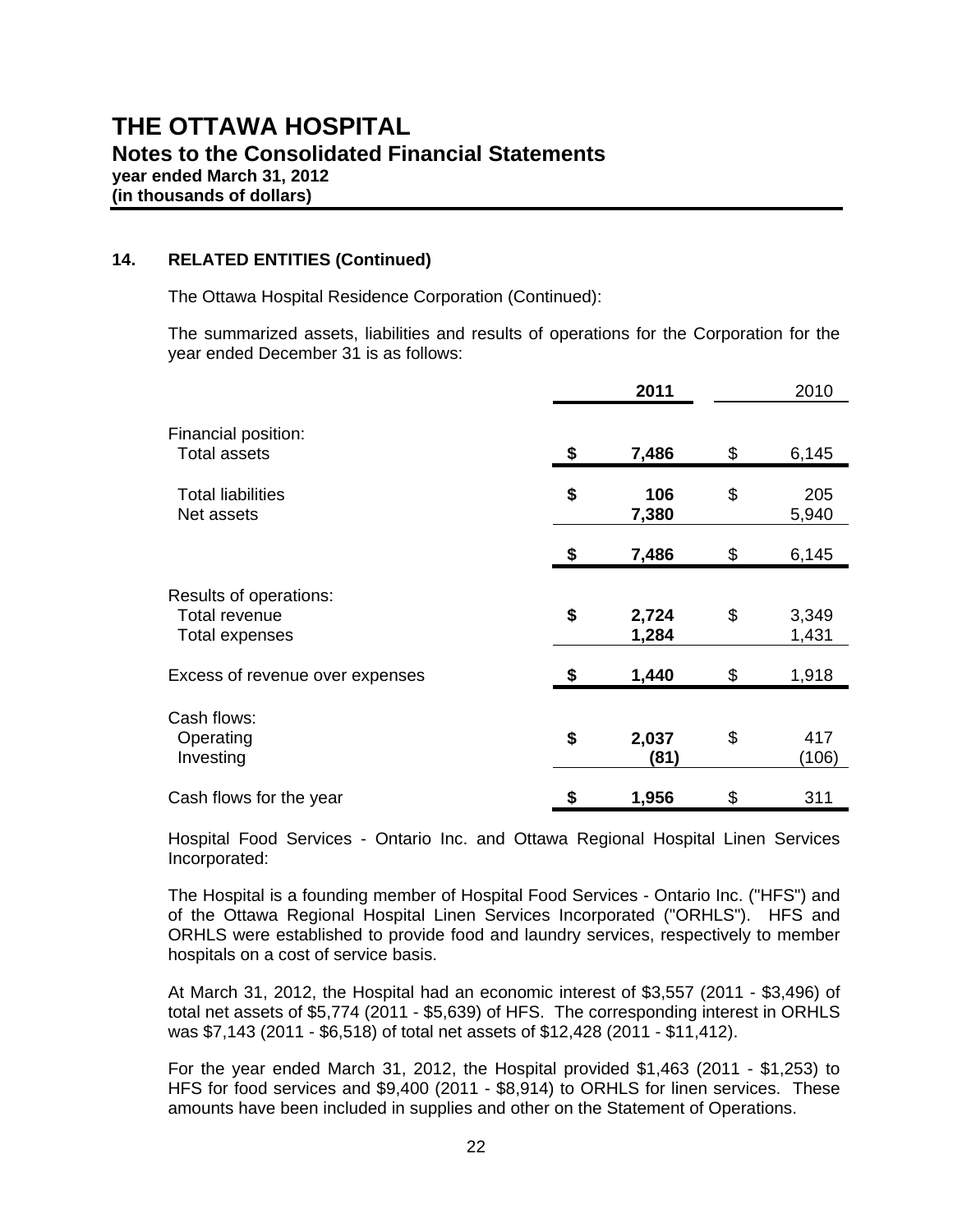# **14. RELATED ENTITIES (Continued)**

Eastern Ontario Regional Laboratory Association Inc.:

 The Hospital is a founding member of Eastern Ontario Regional Laboratory Association Inc. ("EORLA"). EORLA was established to provide specialized laboratory services to the 16-member hospitals on a cost of service basis.

 The Hospital entered into a contract with the Ministry of Health and Long-term Care of Ontario to construct a regional laboratory, including investments in capital equipment. As at March 31, 2012, The Ottawa Hospital had completed the project, at a total cost of \$25,376, of which \$7,834 (2011 - \$7,834) is to be funded by EORLA. In return for this capital investment, EORLA will be permitted to occupy the premises, under the provisions set out in the member Site Use Agreements.

 As at March 31, 2012, the Hospital had a capital grant receivable from EORLA in the amount of \$7,834 (2011 - \$7,834) and an operational receivable of \$1,119 (2011 - \$13).

Champlain Health Supply Services:

 The Hospital is a founding member of Champlain Health Supply Services ("CHSS"). CHSS was established to implement shared service collaboration for the hospitals in the Champlain Region that will integrate the operations of sourcing, procurement and logistics across the region. As part of the Transfer Payment Agreement between the Ministry of Finance and CHSS, each of the member hospitals is required to fund a portion of the development and start-up activities of CHSS through to December 31, 2011 through cash payments and contributions in-kind.

 As at March 31, the Hospital had a payable of \$560 (2011 - receivable of \$503) from CHSS relating to expenses paid by CHSS on behalf of the Hospital.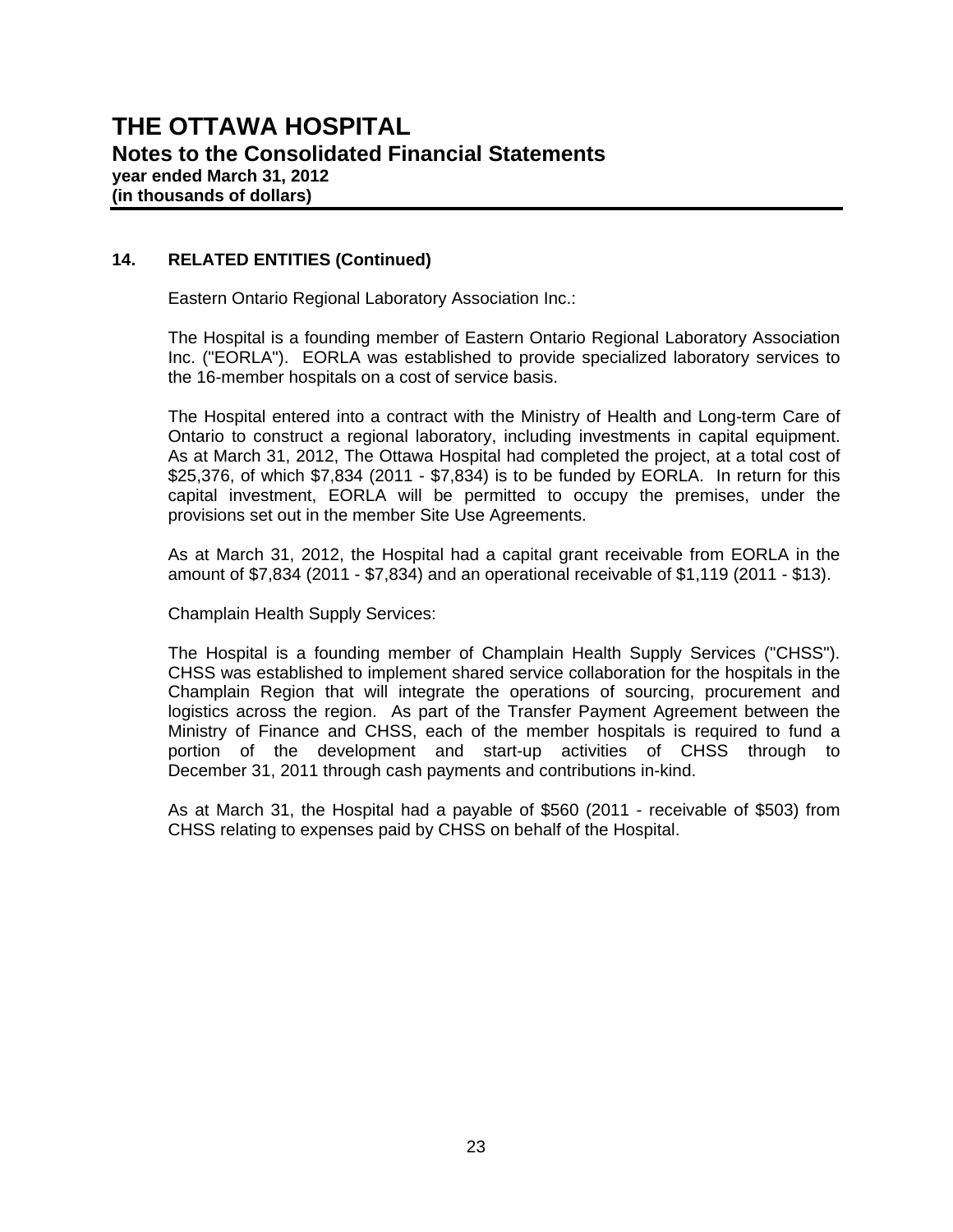# **15. CHANGES IN NON-CASH OPERATING WORKING CAPITAL ITEMS**

|                                          |   | 2012   | 2011         |
|------------------------------------------|---|--------|--------------|
| Short-term investments                   | S | 245    | \$<br>53     |
| Accounts receivable                      |   | 4,532  | 461          |
| Inventories                              |   | (323)  | (176)        |
| Prepaid expenses                         |   | 488    | (1,018)      |
| Accounts payable and accrued liabilities |   | 23,336 | 12,487       |
|                                          |   |        |              |
|                                          | S | 28,278 | \$<br>11,807 |

# **16. COMMITMENTS, CONTINGENCIES AND GUARANTEES**

 The nature of the Hospital's activities is such that there is usually litigation pending or in prospect at any time. With respect to claims at March 31, 2012, management believes the Hospital has valid defenses and appropriate insurance coverage in place. In the event any claims are successful, management believes that such claims are not expected to have a material effect on the Hospital's financial position.

 A group of hospitals, including the Hospital, have formed the Healthcare Insurance Reciprocal of Canada ("HIROC"). HIROC is registered as a Reciprocal pursuant to provincial Insurance Acts which permit persons to exchange with other persons reciprocal contracts of indemnity insurance. HIROC facilitates the provision of liability insurance coverage to health care organizations in the provinces and territories where it is licensed. Subscribers pay annual premiums, which are actuarially determined, and are subject to assessment for losses in excess of such premiums, if any, experienced by the group of subscribers for the year in which they were a subscriber. No such assessments have been made to March 31, 2012.

At March 31, 2012, HFS had \$6,796 (2011 - \$8,715) outstanding on an available line of credit of \$9,806 (2011 - \$10,300), with the Hospital guaranteeing 48.1%. The guarantee continues until the loan, including accrued interest and fees, has been paid in full. In the event of any breach of covenants associated with this line of credit, the Hospital may be required to advance capital to HFS in accordance with its guarantee of the debt. At March 31, 2012, the Hospital's share of the potential debt repayment should HFS default on the line of credit is \$3,269 (2011 - \$4,192). As at the date of the audit report, there has been no such request by the debtor.